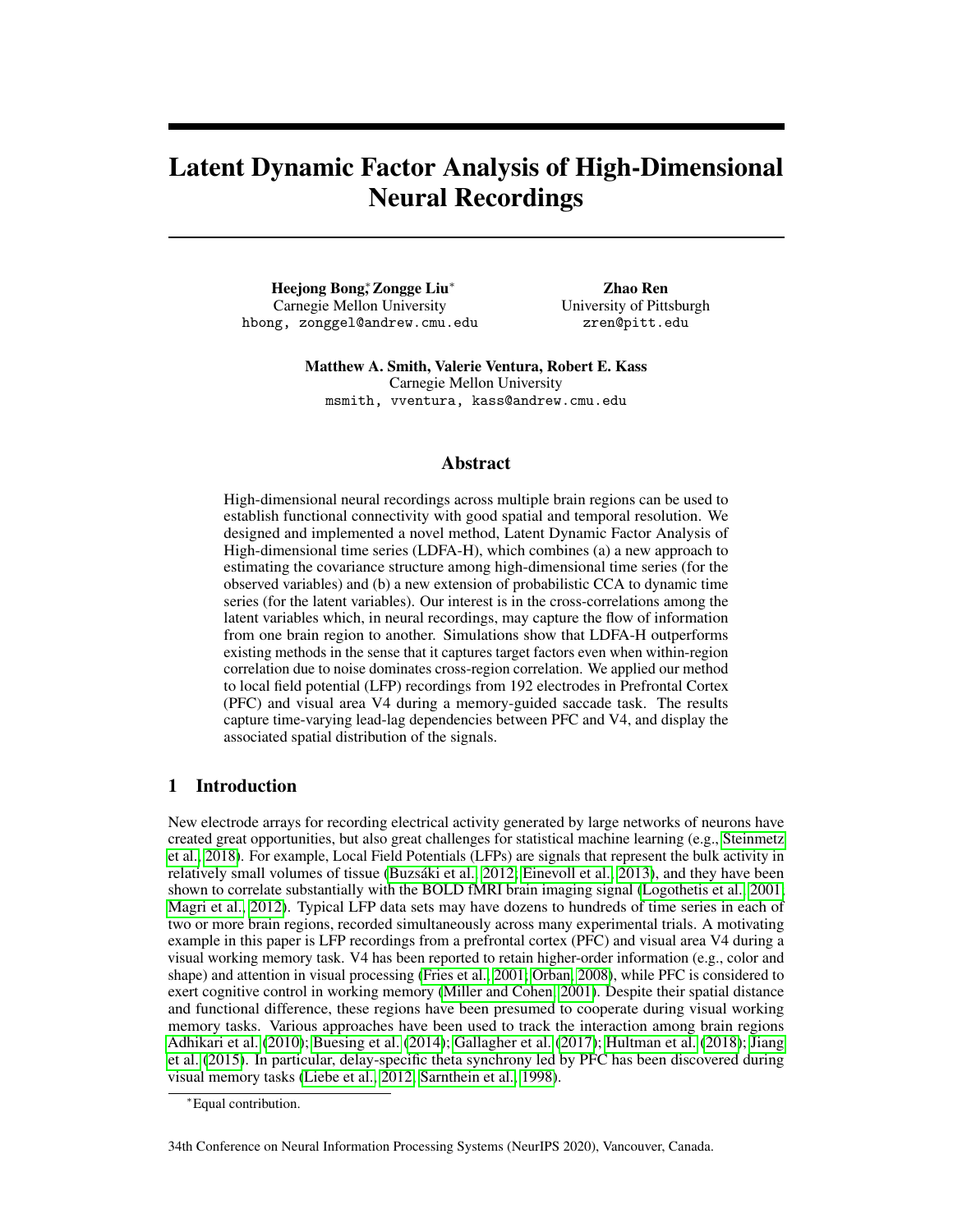Because many functional interactions among brain regions are transient, it is highly desirable to have methods that accommodate non-stationary behavior in the multivariate time series recorded in each region. We report here an extension of Gaussian process factor analysis (GPFA, [Yu et al.,](#page-10-4) [2009\)](#page-10-4) to two or more groups of time series, where the main interest is non-stationary cross-group interaction; furthermore, the multivariate noise within groups can have both spatial covariation and non-stationary temporal covariation. Here, spatial covariation refers to dependence among the time series and, in the neural context, this results from the spatial arrangement of the electrodes, each of which records one of the time series. Our approach uses probabilistic CCA, but the framework allows rich spatiotemporal dependencies. These generalizations come at a cost: we now have a high-dimensional time series problem within each brain region together with a high-dimensional covariance structure. We solve these high-dimensional problems by imposing sparsity of the dominant effects, building on [Bong et al.](#page-9-11) [\(2020\)](#page-9-11), which treats the high-dimensional covariance structure in the context of observational white noise, and by incorporating banded covariance structure as in [Bickel](#page-9-12) [and Levina](#page-9-12) [\(2008\)](#page-9-12). We thus call our method Latent Dynamic Factor Analysis of High-dimensional time series, LDFA-H.

In a simulation study, based on realistic synthetic time series, we verify the recovery of cross-region structure even when some of our assumptions are violated, and even in the presence of high noise. We then apply the method to 192 LFP time series recorded simultaneously from both Prefrontal Cortex (PFC) and visual area V4, during a memory task, and find time-varying cross-region dependencies.

# <span id="page-1-4"></span>2 Latent Dynamic Factor Analysis of High-dimensional time series

We treat the case of two groups of time series observed, repeatedly, N times. Let  $X^1_{:,t} \in \mathbb{R}^{p_1}$  and  $X_{:,t}^2 \in \mathbb{R}^{p_2}$  be  $p_1$  and  $p_2$  recordings at time t in each of the two groups, for  $t = 1, ..., T$ . As in [Yu](#page-10-4) [et al.](#page-10-4) [\(2009\)](#page-10-4), we assume that a q-dimensional latent factor  $Z_{:,t}^k \in \mathbb{R}^q$  drives each group, here, each brain region, according to the linear relationship

<span id="page-1-1"></span>
$$
X_{:,t}^k \mid Z_{:,t}^k = \mu_{:,t}^k + \beta^k \cdot Z_{:,t}^k + \epsilon_{:,t}^k,\tag{1}
$$

for brain region  $k = 1, 2$ , where  $\mu_{:,t}^k \in \mathbb{R}^{p_k}$  are mean vectors,  $\beta^k \in \mathbb{R}^{p_k \times q}$  are matrices of constant factor loadings, and  $\epsilon_{i,t}^k \in \mathbb{R}^{p_k}$  are errors centered at zero (independently of the latent vectors Z). We are interested in the pairwise cross-group dependencies of the latent vectors  $Z_{f,:}^1$  and  $Z_{f,:}^2$ , for  $f = 1, \ldots, q$ . As in [\(Bong et al., 2020\)](#page-9-11), we assume that the time series of these latent vectors follows a multivariate normal distribution

$$
\begin{pmatrix} Z_{f,:}^1 \\ Z_{f,:}^2 \end{pmatrix} \sim \text{MVN}(0, \Sigma_f), \ f = 1, \dots, q,
$$
 (2)

where  $\Sigma_f$  describes all of their simultaneous and lagged dependencies, both within and between the two vectors. We assume the N sets of random vectors  $(\epsilon, Z)$  are independent and identically distributed. Fig. [1a](#page-2-0) illustrates the dependence structure of this model. We let  $P_f$  be the correlation matrix corresponding to  $\Sigma_f$ , and write its inverse as

<span id="page-1-2"></span><span id="page-1-0"></span>
$$
\Pi_f = P_f^{-1} = \left(\begin{array}{c|c} \Pi_f^{11} & \Pi_f^{12} \\ \hline \Pi_f^{12\top} & \Pi_f^{22} \end{array}\right) \tag{3}
$$

where  $\Pi_f^{11}$  and  $\Pi_f^{22}$  are the scaled auto-precision matrices and  $\Pi_f^{12}$  is the scaled cross-precision matrix. We now assume finite-range partial auto-correlation and cross-correlation for  $(Z_{f,t}^1, Z_{f,t}^2)$ , so that  $\Pi_f^{11}$ ,  $\Pi_f^{22}$  and  $\Pi_f^{12}$  in Equation [\(3\)](#page-1-0) have a banded structure. Specifically, for  $k, l = 1, 2$ , we assume there is a value  $h_f^{kl}$  such that  $\Pi_f^{kl}$  is a  $(2h_f^{kl} + 1)$ -diagonal matrix. Because our goal is to address the cross-region connectivity and lead-lag relationship, we are particularly interested in the estimation of  $\Pi_f^{12}$  for each latent factor  $f = 1, \ldots, q$ . Note that the non-zero elements  $\Pi_{f,(t,s)}^{12}$ , depicted as the red star in the expanded display within Fig. [1b,](#page-2-1) determine associations between the latent pair  $Z_{f,:}^1$  and  $Z_{f,:}^2$ , which are simultaneous when  $t = s$  and lagged when  $t \neq s$ .

Finally, we model the noise in Eq. [\(1\)](#page-1-1) as a Gaussian random vector

<span id="page-1-3"></span>
$$
\text{Vec}(\epsilon^k) = (\epsilon^k_{:,1}; \epsilon^k_{:,2}; \dots; \epsilon^k_{:,T}) \sim \text{MVN}(0, \Phi^k), \ \ k = 1, 2,
$$
 (4)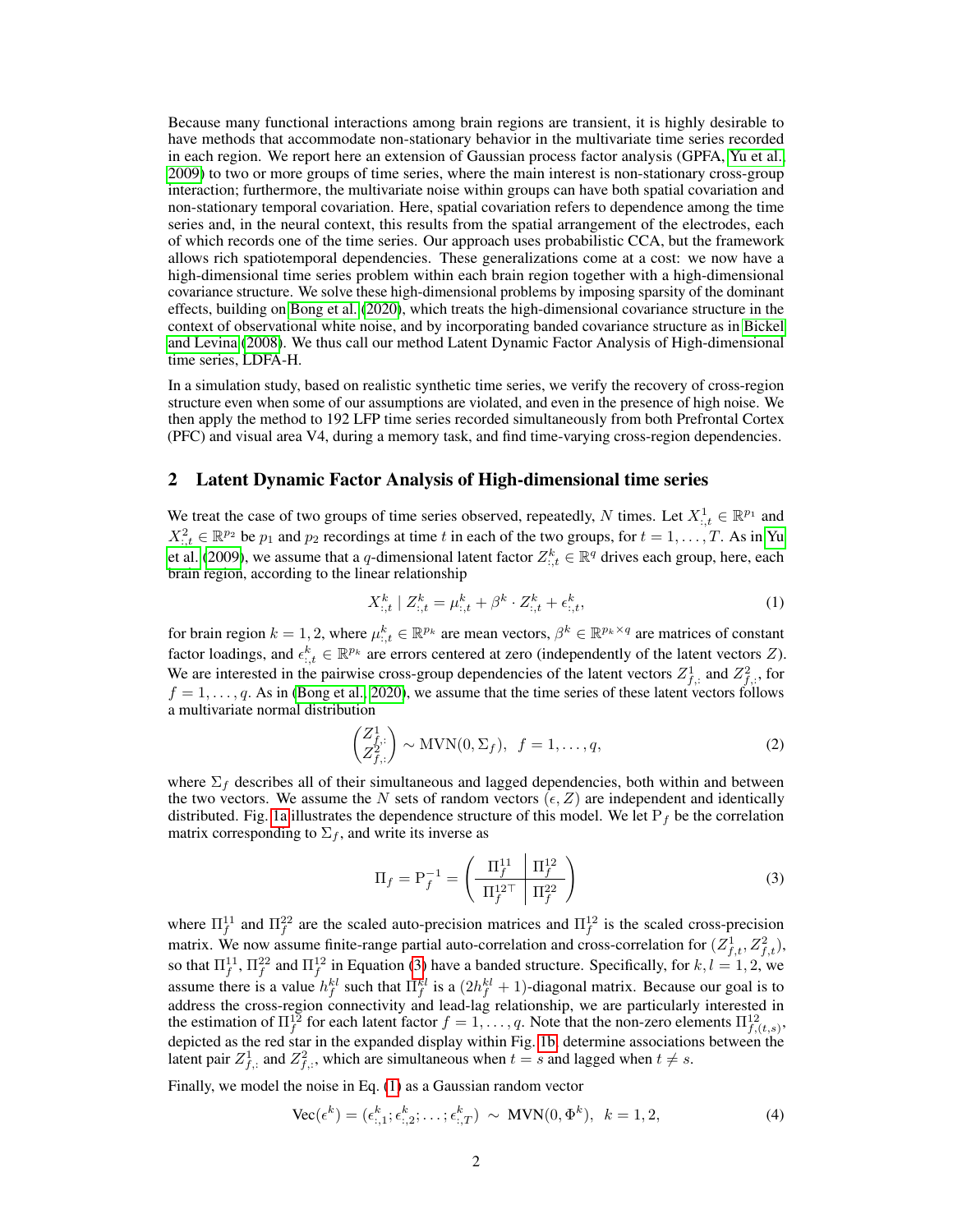<span id="page-2-0"></span>

<span id="page-2-1"></span>Figure 1: LDFA-H model. (a) Dynamic associations between vectors  $X^1_{:,t}$  and  $X^2_{:,s}$  are summarized by the dynamic associations between their associated 1D latent variables  $Z_{:,t}^1$  and  $Z_{:,s}^2$ . (b) When a significant cross-precision entry is identified, e.g., the red star in the expanded view of  $\Pi_f^{12}$ , its coordinates and distance from the diagonal indicate at what time in the experiment connectivity between two brain areas occurs, and at what lead or lag. Here the red star is in the upper diagonal of  $\Pi_f^{12}$ , which means that, at this particular time, region 1 leads region 2, or  $Z_f^1 \to \overline{Z}_f^2$  in short (a non-zero entry in the lower diagonal would mean  $Z_f^2 \to Z_f^1$ ). We represent this association by the red arrow on the right-most plot, with a lag of two units of time for illustration.

where we allow  $\Phi^k$  to have non-zero off-diagonal elements to account for within-group spatiotemporal dependence. We assume  $\Phi^k$  can be written in Kronecker product form

<span id="page-2-2"></span>
$$
\Phi^k = \Phi^k_{\mathcal{T}} \otimes \Phi^k_{\mathcal{S}}, \ k = 1, 2, \tag{5}
$$

where  $\Phi_{\mathcal{T}}^k$  and  $\Phi_{\mathcal{S}}^k$  are the temporal and spatial components of  $\Phi^k$ , as is often assumed for spatiotemporal matrix-normal distributions, e.g., [\(Dawid, 1981\)](#page-9-13). Although this is a strong assumption, implying, for instance, that the auto-correlation of every  $X_{i,:}^k$  is proportional to  $\Phi_{\mathcal{T}}^k$ , we regard  $\Phi_k$  as a nuisance parameter: our primary interest is  $\Sigma_f$  in Eq. [\(2\)](#page-1-2). We also assume an auto-regressive order at most  $h_{\epsilon}^{k}$ , so that  $\Gamma_{\mathcal{T}}^{k} = (\Phi_{\mathcal{T}}^{k})^{-1}$  is a  $(2h_{\epsilon}^{k} + 1)$ -diagonal matrix. In our simulation we show that we can recover  $\Sigma_f$  accurately even when the Kronecker product and bandedness assumptions fail to hold.

The model in Equations (1)-(5) generalizes other known models. First, when  $q = 1$ , and  $Z^1 = Z^2$ remains constant over time, in the noiseless case ( $\epsilon_k = 0$ ), it reduces to the probabilistic CCA model of [Bach and Jordan](#page-9-14) [\(2005\)](#page-9-14); see Theorem 2.2 of [Bong et al.](#page-9-11) [\(2020\)](#page-9-11) Thus, model (1)-(5) can be viewed as a denoising, multi-level and dynamic version of probabilistic CCA. Second, when  $k = 1$ , the Gaussian processes are stationary, and the  $\epsilon$  vectors are white noise, (1)-(5) reduces to GPFA [\(Yu et al.,](#page-10-4) [2009\)](#page-10-4). Thus, (1)-(5) is a two-group, nonstationary extension of GPFA that allows for within-group spatio-temporal dependence.

**Identifiability and sparsity constraints** Despite the structure imposed on  $\Phi_k$  in Eq. [\(5\)](#page-2-2), parameter identifiability issues remain. Our model in Eqs. [\(1\)](#page-1-1), [\(2\)](#page-1-2) and [\(4\)](#page-1-3) induces the marginal distribution of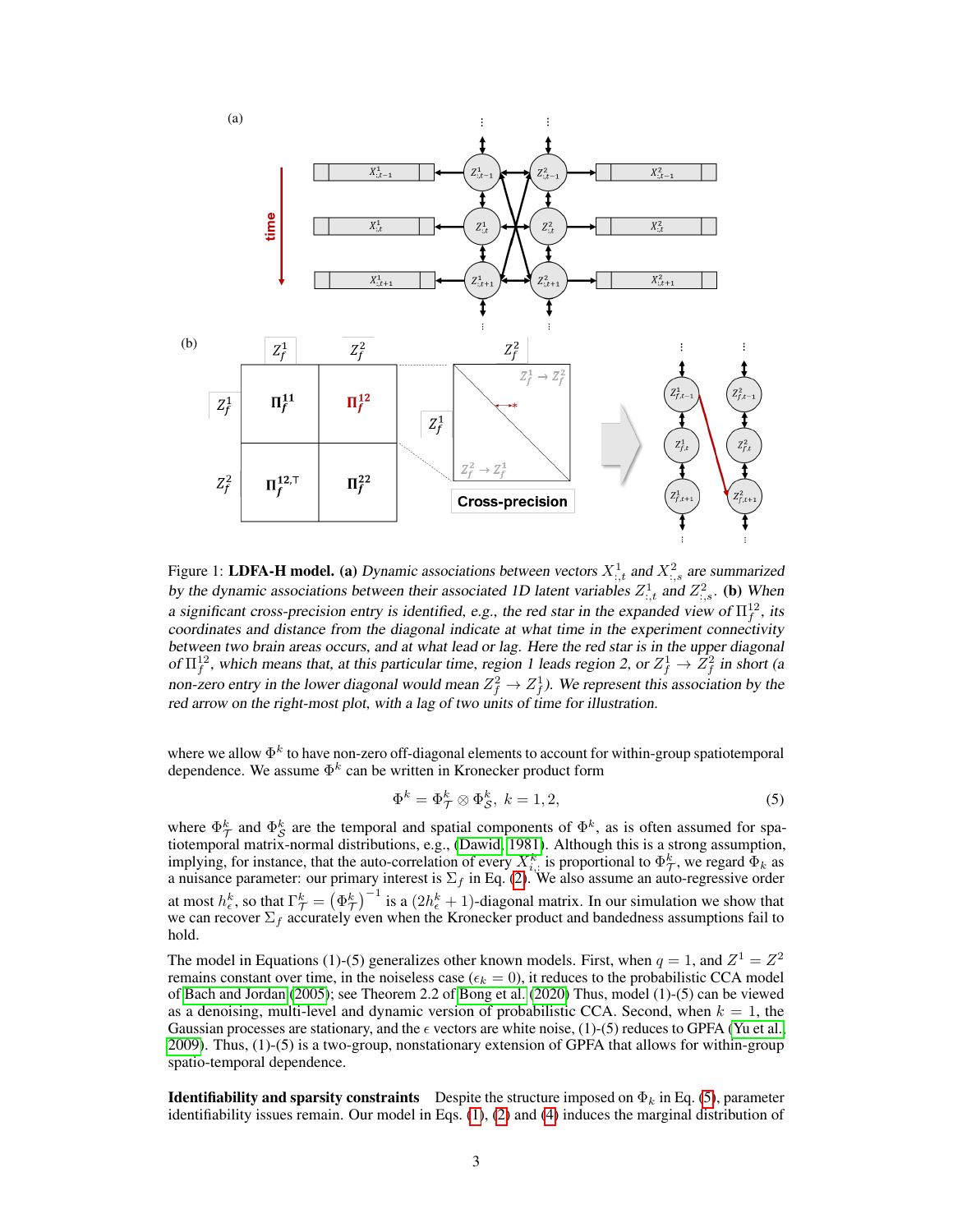the observed data  $(X^1, X^2)$ :

<span id="page-3-1"></span><span id="page-3-0"></span>
$$
(X_{:,1}^1; X_{:,2}^1; \dots; X_{:,T}^2) \sim \mathcal{N}\left((\mu_{:,1}^1; \mu_{:,2}^1; \dots; \mu_{:,T}^2), S\right)
$$
(6)

where  $S$  is the marginal covariance matrix given by:

<span id="page-3-3"></span>
$$
S = \begin{bmatrix} \Phi_{\mathcal{T}}^1 \otimes \Phi_{\mathcal{S}}^1 & 0 \\ 0 & \Phi_{\mathcal{T}}^2 \otimes \Phi_{\mathcal{S}}^2 \end{bmatrix} + \sum_{f=1}^q \begin{bmatrix} \Sigma_f^{11} \otimes (\beta_f^1 \beta_f^{1\top}) & \Sigma_f^{12} \otimes (\beta_f^1 \beta_f^{2\top}) \\ \Sigma_f^{12} \top \otimes (\beta_f^2 \beta_f^{1\top}) & \Sigma_f^{22} \otimes (\beta_f^2 \beta_f^{2\top}) \end{bmatrix} . \tag{7}
$$

The family of parameters

$$
\theta^{\{\alpha^1,\alpha^2\}} = \begin{cases} \sum_1^{\{\alpha_1^1,\alpha_1^2\}}, \dots, \sum_q^{\{\alpha_q^1,\alpha_q^2\}}, \Phi_S^1 - \sum_{f=1}^q \alpha_f^1 \beta_f^1 \beta_f^{1\top}, \ \Phi_S^2 - \sum_{f=1}^q \alpha_f^2 \beta_f^2 \beta_f^{2\top}, \\ \Phi_T^1, \ \Phi_T^2, \ \beta^1, \ \beta^2, \ \mu^1, \ \mu^2 \end{cases}, \tag{8}
$$

where  $\Sigma_f^{\{\alpha_f^1,\alpha_f^2\}} = \begin{cases} \Sigma_f + \begin{bmatrix} \alpha_f^1 \Phi_f^1 & 0 \\ 0 & \alpha_f^2 \Phi_f^2 \end{bmatrix} \end{cases}$  $\begin{bmatrix} \Phi^1_7 & 0 \\ 0 & \alpha_f^2 \Phi^2_7 \end{bmatrix}$ , induce the same marginal distribution in Eq. [\(6\)](#page-3-0), for all  $\alpha^1, \alpha^2 \in \mathbb{R}^q$  (notice that  $\theta = \theta^{\{0,0\}} = {\{\Sigma_1, \dots, \Sigma_q, \Phi^1_{\mathcal{S}}, \Phi^2_{\mathcal{S}}, \Phi^1_{\mathcal{T}}, \Phi^2_{\mathcal{T}}, \beta^1, \beta^2, \mu^1, \mu^2\}}$ 

is the original parameter). Preliminary analysis of LFP data indicated that strong cross-region dependence occurs relatively rarely. We therefore resolve this lack of identifiability by choosing the solution given by maximizing the likelihood with an L1 penalty, under the assumption that the inverse cross-correlation matrix  $\Pi_f^{12}$  is a sparse  $(2h_f^{12} + 1)$ -diagonal matrix.

Latent Dynamic Factor Analysis of High-dimensional time series (LDFA-H) Given  $N$  simultaneously recorded pairs of neural time series  $\{X^1[n], X^2[n]\}_{n=1,\dots,N}$ , the maximum penalized likelihood estimator (MPLE) of the inverse correlation matrix of the latent variables solves

$$
\left(\widehat{\Pi}_1, \ldots, \widehat{\Pi}_q\right) = \operatorname{argmin}_{N} - \frac{1}{N} \sum_{n=1}^{N} l\left(\theta; X^1[n], X^2[n]\right) + \sum_{f=1}^{q} \sum_{k,l=1}^{2} \left\| \Lambda_f^{kl} \odot \Pi_f^{kl} \right\|_1 \tag{9}
$$

<span id="page-3-2"></span>s.t. 
$$
\Gamma_{\mathcal{T}}^k
$$
 is  $(2h_{\epsilon}^k + 1)$ -diagonal,

where the log-likelihood is

$$
l\left(\theta;X^{1},X^{2}\right)=-\log\det S-(X^{1}_{:,1}-\mu^{1}_{:,1};\ldots;X^{2}_{:,T}-\mu^{2}_{:,T})^{\top}S^{-1}(X^{1}_{:,1}-\mu^{1}_{:,1};\ldots;X^{2}_{:,T}-\mu^{2}_{:,T}),
$$
\n(10)

with  $S$  defined in Eq. [\(7\)](#page-3-1), and the constraints are

$$
\Lambda_{f,(t,s)}^{kl} = \begin{cases}\n\infty, & (t,s) : |t-s| > h_f^{kl}, \\
\lambda_f, & (t,s) : 0 < |t-s| \le h_f^{kl}, \ k \ne l, \\
0, & \text{otherwise}.\n\end{cases}\n\tag{11}
$$

for factor  $f = 1, \ldots, q$  and brain region  $k = 1, 2$ . The first constraint forces the corresponding  $\Pi_{f,(t,s)}^{kl}$  to zero and thus imposes a banded structure for  $\Pi_f^{kl}$ , and the second assigns the same sparsity constraint  $\lambda_f$  on the off-diagonal elements of  $\Pi_f^{12}$ . Finally, to make calibration of tuning parameters computationally feasible, we set the bandwidth for the latent precisions and the noise precisions within each region to a single value  $h_{\text{auto}}$ , we set the bandwidth for the latent precisions across regions to a value  $h_{\text{cross}}$ , and we set the sparsity parameters to a value  $\lambda_{\text{cross}}$ , i.e.,

$$
h_f^{kk} = h_{\epsilon}^k = h_{\text{auto}}, \ \ h_f^{12} = h_{\text{cross}} \ \text{and} \ \lambda_f = \lambda_{\text{cross}},
$$

for each factor  $f = 1, \ldots, q$  and region  $k = 1, 2$ . The bandwidths are chosen using domain knowledge and preliminary data analyses. We determine the remaining parameters  $\lambda_{\rm cross}$  and q by 5-fold cross-validation (CV).

Solving Eq. [\(9\)](#page-3-2) requires  $S^{-1}$ . Because it is not available analytically and a numerical approximation is computationally prohibitive, we solve Eq. [\(9\)](#page-3-2) using an EM algorithm [\(Dempster et al., 1977\)](#page-9-15). Let  $\theta^{(r)}$  be the parameter estimate at the r-th iteration. We consider the data  $\{X^1[n], X^2[n]\}_{n=1,\dots,N}$ to be incomplete observations of  $\{X^1[n], Z^1[n], X^2[n], Z^2[n]\}_{n=1,\ldots,N}$ . In the E-step, we estimate the conditional mean and covariance matrix of each  $\{Z^1[n], Z^2[n]\}$  with respect to  $\{X^1[n], X^2[n]\}$ and  $\theta^{(r)}$ . Given these sufficient statistics, the problem of computing the MPLE decomposes into two separate minimizations of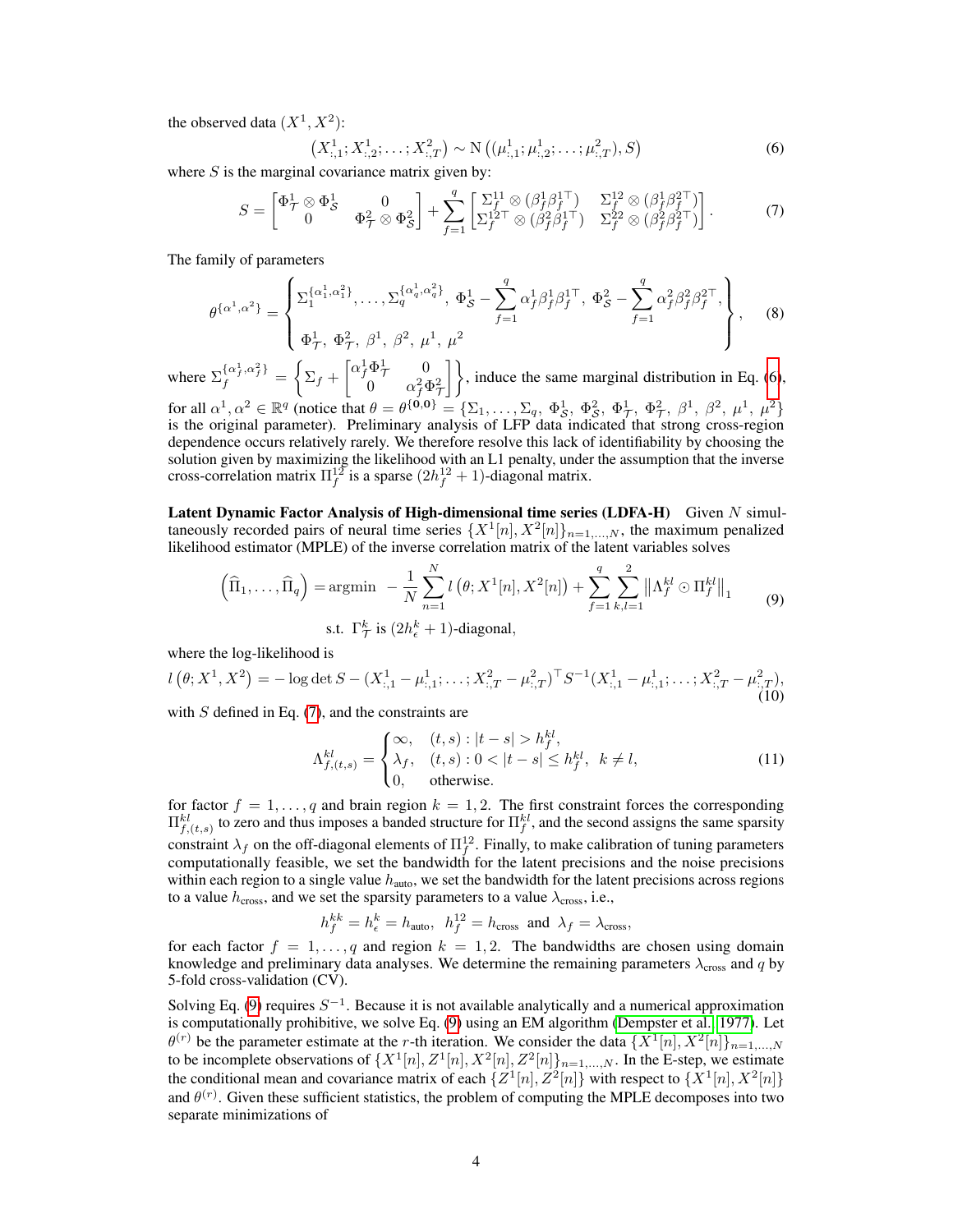- 1. the negative log-likelihood of  $\Sigma_f$ , w.r.t. the latent factor model (Eq. [\(2\)](#page-1-2)) and
- 2. the negative log-likelihood of  $\Phi_S^1$ ,  $\Phi_S^2$ ,  $\Phi_T^1$ ,  $\Phi_T^2$ ,  $\beta^1$ ,  $\beta^2$ ,  $\mu^1$ ,  $\mu^2$  w.r.t. the observation model (Eqs. [\(1\)](#page-1-1) and [\(4\)](#page-1-3)).

With the noise correlation and latent factor correlation disentangled, the M-step reduces to easy sub-problems. For example, the minimization with respect to  $\Sigma_f$  is a graphical Lasso problem [\(Friedman et al., 2007\)](#page-9-16) and the minimization with respect to  $\Phi_S^k$  and  $\Phi_{\mathcal{T}}^k$  is a maximum likelihood estimation of a matrix-variate distribution [\(Dawid, 1981\)](#page-9-13). We thus obtain an affordable M-step, and alternating E and M-steps produces a solution to the MPLE problem.

We derive the full formulations in Appendix [A.](#page-11-0) Its computational cost is inexpensive: a single iteration of E and M-steps on our cluster server (with 11 Intel(R) Xeon(R) CPU 2.90GHz processors) took in average less than 45 seconds, applied to the experimental data in Section [3.2.](#page-5-0) A single fit on the same data took 42 iterations for around 30 minutes until P and  $\{\beta^1, \beta^2\}$  converged under threshold 1e-3 and 1e-5, respectively. The code is provided at <https://github.com/HeejongBong/ldfa>.

# 3 Results

One major novelty of our method is its accounting for auto-correlated noise in neural time series to better estimate cross-region associations in CCA type analysis. This is illustrated in Section [3.1](#page-4-0) based on simulated data. In Section [3.2,](#page-5-0) we apply LDFA-H to experimental data to examine the lead-lag relationships across two brain areas and the spatial distribution of factor loadings.

#### <span id="page-4-0"></span>3.1 LDFA-H retrieves cross-correlations even when noise auto-correlations dominate

We simulated  $N = 1000$  i.i.d. neural time series  $X<sup>k</sup>$  of duration  $T = 50$  from Eq. [\(1\)](#page-1-1) for brain regions  $k = 1, 2$ . The latent time series  $Z^k$  were generated from Eq. [\(2\)](#page-1-2) with  $q = 1$  pair of factors and correlation matrix P<sub>1</sub> depicted in Fig. [2a.](#page-5-1) The noise  $\epsilon^k$  was taken to be the  $N = 1000$  trials of the experimental data analyzed in Section [3.2,](#page-5-0) first permuted to remove cross-region correlations, then contaminated with white noise to modulate the strength of noise correlation relative to cross-region correlations. The resulting temporal noise correlation matrices, found by averaging correlations over all pairs of simulated time series, are shown in Fig. [2b,](#page-5-2) for four levels of white noise contamination. The magnitudes of cross-region correlation and within-region noise auto-correlation are quantified by the determinant of each matrix, known as the generalized variance [\(Wilks, 1932\)](#page-10-5); their logarithms are provided atop the panels in Fig. [2a](#page-5-1) and Fig. [2b.](#page-5-2) Generalized variance ranges from 0 (identical signals) to 1 (independent signals). Thus, larger negative values indicate stronger within-region noise correlation (see [B\)](#page-13-0). Other simulation details are in [B.](#page-13-0)

We note that the simulation does not satisfy some of the model assumptions in Section [2.](#page-1-4) The noise vectors  $\epsilon^k$  are not matrix-variate distributed as in Eqs. [\(4\)](#page-1-3) and [\(5\)](#page-2-2) and the derived  $\Gamma^k_{\mathcal{T}}$  does not satisfy a banded structure as in Eq. [\(9\)](#page-3-2). Also, the latent partial auto-correlations (Fig. [2\)](#page-5-3) are not banded as assumed in Eq. [\(9\)](#page-3-2).

We applied LDFA-H with  $q = 1$  factor,  $h_{cross} = 10$ ,  $h_{auto}$  equal to the maximum order of the autocorrelations in the 2000 observed simulated time series, and  $\lambda_{\text{cross}}$  determined by 5-fold CV. Fig. [3](#page-5-4) shows LDFA-H cross-precision matrix estimates corresponding to the four level of noise correlation shown in Fig. [2b.](#page-5-2) They closely match the true  $\Pi_1^{12}$  shown in the right most panel of Fig. [2a.](#page-5-1)

We also applied five other methods to estimate cross-region connections in the simulated data. They include the popular averaged pairwise correlation (APC); correlation of averaged signals (CAS); and CCA [\(Hotelling, 1936\)](#page-9-17), applied to the  $NT$  observed pairs of multivariate random vectors  $\{X^1_{:,t}, X^2_{:,t}\}_{n,t\in[N]\times[T]}$  to estimate the cross-correlation matrix between the canonical variables; as well as DKCCA [\(Rodu et al., 2018\)](#page-10-6) and LaDynS [\(Bong et al.](#page-9-11) [\(2020\)](#page-9-11)). The first four methods do not explicitly provide cross-precision matrix estimates, so we display their cross-correlation matrix estimates in Fig. [4,](#page-6-0) along with LDFA-H cross-correlation estimates in the last row. It is clear that only LDFA-H successfully recovered the true cross-correlations shown in the second panel of Fig. [2a,](#page-5-1) at all auto-correlated noise levels.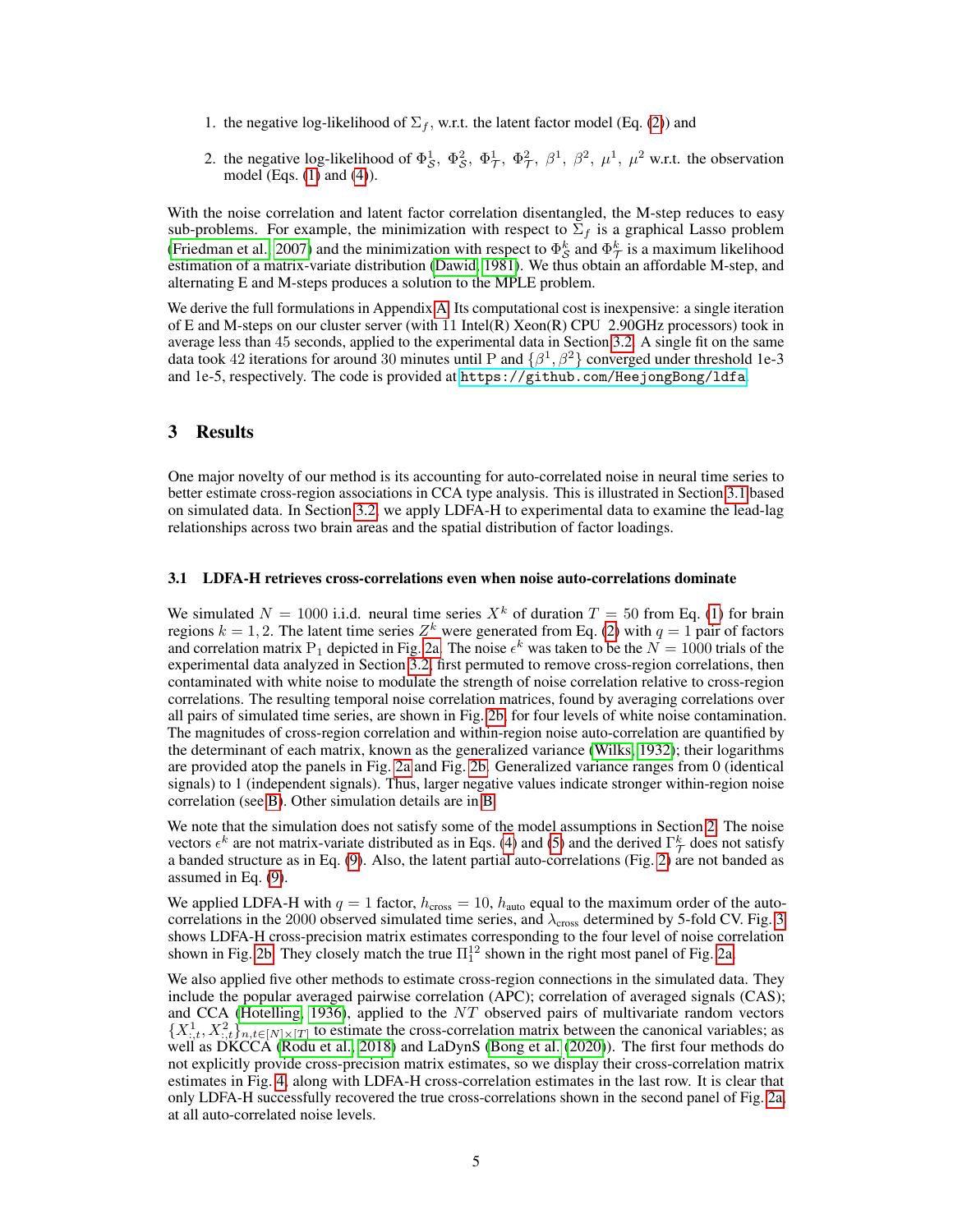<span id="page-5-3"></span><span id="page-5-2"></span><span id="page-5-1"></span>

Figure 2: **Simulation settings.** (a) (Left to right panels) True correlation matrix  $P_1$  for latent factors  $Z_{1,:}^{\bar{1}}$  and  $Z_{1,:}^2$  from model in Eq. [\(2\)](#page-1-2); close-up of the cross-correlation matrix; corresponding precision matrix  $\Pi_1 = \mathrm{P}_1^{-1}$ ; and close-up of cross-precision matrix  $\Pi_{1}^{12}$  (Eq. [\(3\)](#page-1-0)). Matrix axes represent the duration,  $T = 50$  ms, of the time series. Factors  $Z^1$  and  $\bar{Z}^2$  are associated in two epochs:  $Z^2$ precedes Z<sup>1</sup> by 7ms from  $t = 13$  to 19ms, and Z<sup>1</sup> precedes Z<sup>2</sup> by 7ms from  $t = 33$  to 42ms. (**b**) Noise auto-correlation matrices (Eq. [\(5\)](#page-2-2)) for pairs of simulated time series at four strength levels. log det in (a) and (b) measure correlation strengths.

<span id="page-5-4"></span>

Figure 3: Simulation results: LDFA-H cross-precision matrix estimates. Estimates of  $\Pi_1^{12}$ , shown in the right-most panel of Fig. [2a,](#page-5-1) using LDFA-H, for the four noise auto-correlation strengths shown in Fig. [2b.](#page-5-2) LDFA-H identified the true cross-area connections at all noise strengths.

#### <span id="page-5-0"></span>3.2 Experimental Data Analysis from Memory-Guided Saccade Task

We now report the analysis of LFP data in areas PFC and V4 of a monkey during a saccade task, provided by [Khanna et al.](#page-9-18) [\(2020\)](#page-9-18). One trial of the experiment consisted of four stages: (i) fixation: the animal fixated at the center of the screen; (ii) cue: a cue appeared on the screen randomly at one of eight locations; (iii) delay: the animal had to remember the cue location while maintaining eye fixation; (iv) choice: the monkey made a saccade to the remembered cue location. We focused our analysis on the 500 ms delay period, when the animal both processed cue information and prepared a saccade. LFP data were recorded for  $N = 1000$  trials by two 96-electrode Utah arrays implanted in PFC and V4,  $\beta$  band-passed filtered, down-sampled from 1 kHz to 100 Hz.

We applied LDFA-H using  $h_{\text{auto}} = h_{\text{cross}} = 10$ , corresponding to 100 ms (at 100 Hz); the LFP β-power envelopes have frequencies between  $12.5Hz$  to  $30Hz$ , and  $h_{\text{auto}} = 10$  enables the slowest filtered signal to complete one full oscillation period. The other tuning parameters were determined by 5-fold CV over  $\lambda_{\text{cross}} \in \{0.0002, 0.002, 0.02, 0.2\}$  and  $q \in \{5, 10, 15, 20, 25, 30\}$ , yielding optimal values  $\lambda_{\text{cross}} = 0.02$  and  $q = 10$ . We also regularize the diagonal elements, due to the otherwise excessively smooth  $\beta$ -power envelopes (see our code or [Bong et al.](#page-9-11) [\(2020\)](#page-9-11) for details). The fitted factors were ranked based on the Frobenius norms of their covariance matrices  $||\Sigma_f||_F^2$ ; norms are plotted versus f in decreasing order in Fig. [C.1,](#page-14-0) and  $\log_{10} \|\Sigma_f\|_F^2$  of the top three factors are provided above each panel in Fig. [5a.](#page-7-0) The estimated cross-precison matrices between two brain regions corresponding to the top three factors are shown in Fig. [5a.](#page-7-0) Note that a positive entry in the precision matrix represents negative association between two regions. We also summarized, for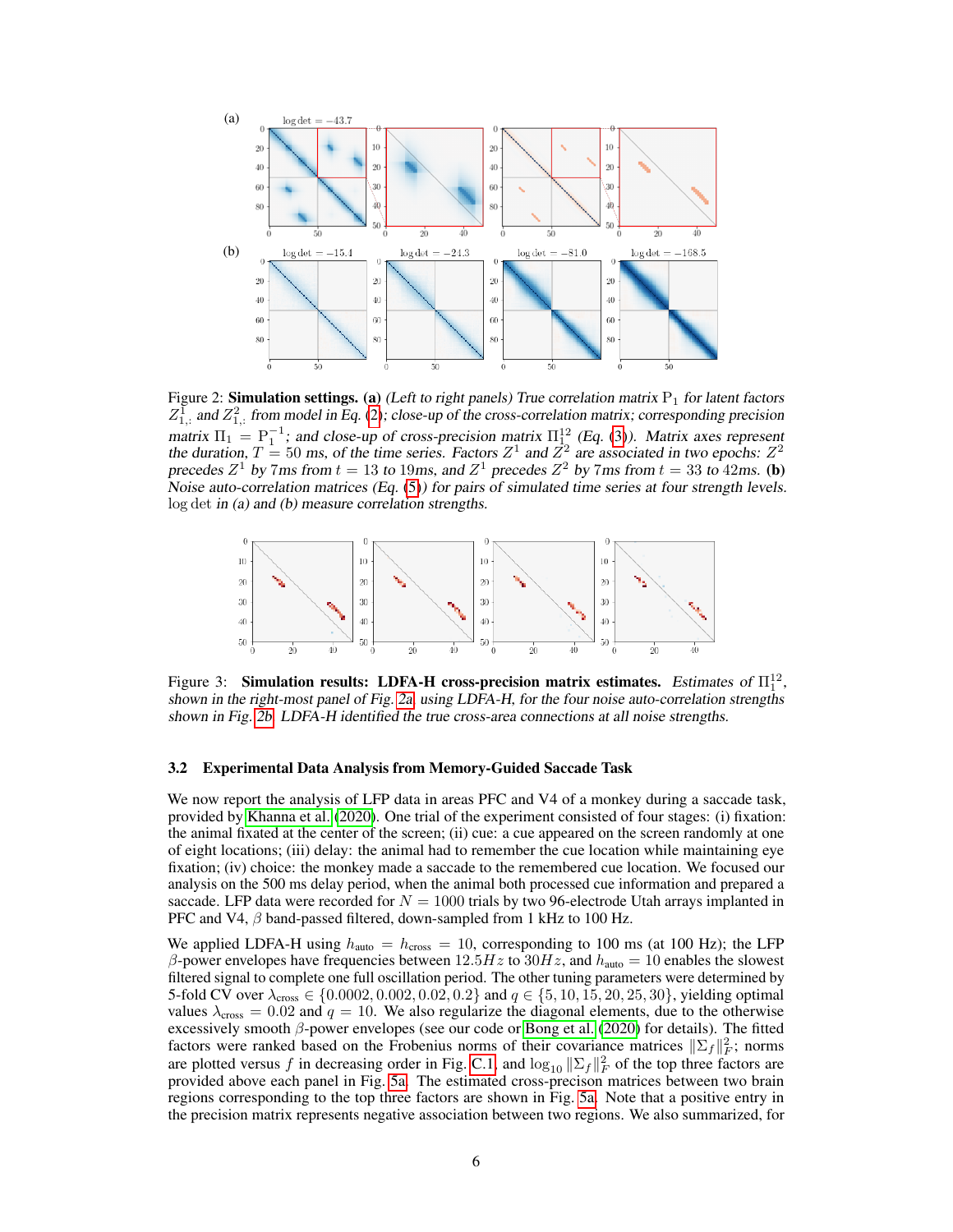<span id="page-6-0"></span>

Figure 4: **Simulation results: cross-correlation matrix estimates.** Estimates of  $\Sigma_1^{12}$  under four noise correlation levels using (a) averaged pairwise correlation (APC), (b) correlation of averaged signal (CAS), (c) canonical correlation analysis (CCA, [Hotelling](#page-9-17) [\(1936\)](#page-9-17)), (d) dynamic kernel CCA (DKCCA, [Rodu et al.](#page-10-6) [\(2018\)](#page-10-6)), (e) LaDynS [\(Bong et al.](#page-9-11) [\(2020\)](#page-9-11)), and (f) LDFA-H. Only LDFA-H successfully recovered the true cross-correlation at all noise auto-correlation strengths.

each factor f, the temporal information flow at time  $t$  from V4 to PFC and to V4 from PFC with  $I_{f, PFC \to V4}(t) = \sum_{t' > t} \left| \widehat{\Pi}^{12}_{f,(t,t')} \right|$  and  $I_{f,V4 \to PFC}(t) = -\sum_{t' < t} \left| \widehat{\Pi}^{12}_{f,(t,t')} \right|$ , respectively, where  $\Pi_f$  is the inverse correlation matrix estimate in Eq. [\(9\)](#page-3-2). Fig. [5d](#page-7-1) displays smoothed  $I_{f,PFC \to V4}(t)$  and  $I_{f,V4 \to PFC}(t)$  as functions of t for the top three factors. Lead-lag relationships between V4 and PFC change dynamically over time, and the information flow tends to peak either early in the delay period, when the animal must remember the cue, or later, when it must make a saccade decision. The dominant first factor captures a flow from V4 to PFC centered around 200 milliseconds into the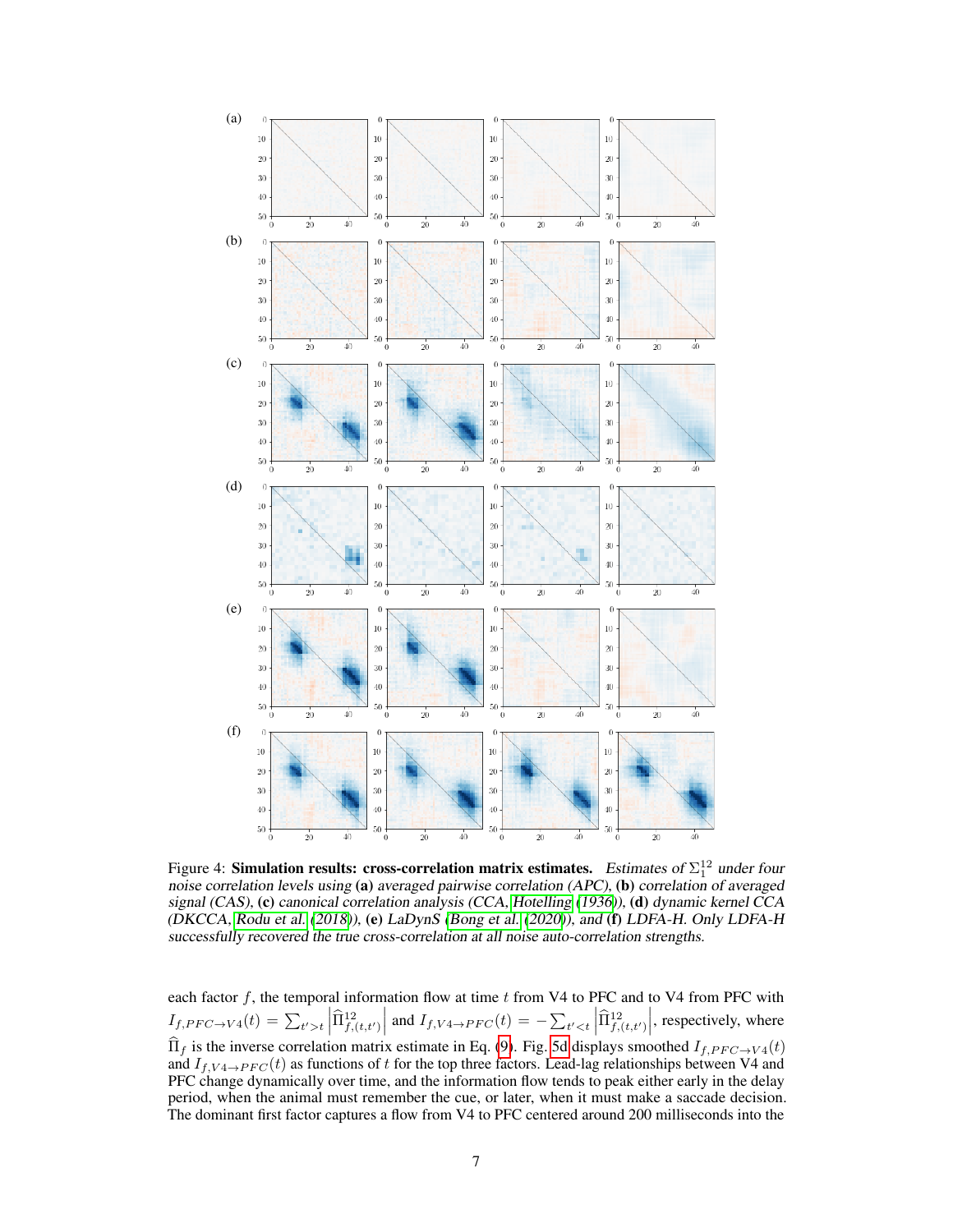<span id="page-7-2"></span><span id="page-7-0"></span>

<span id="page-7-3"></span><span id="page-7-1"></span>Figure 5: **Experimental data results for the top 3 factors.** (a) Cross-precision matrices. Blue represents positive precision matrix entries, corresponding to negative association. Factors have different connectivity patterns over the experimental trials.  $\log_{10} \|\Sigma_f\|_F^2$ , written atop the panels, measures the strength of each factor. The first factor is more than 6 times larger than the second and third, and displays activity in V4 leading PFC centered around 200 milliseconds and activity in PFC leading V4 centered around 320 milliseconds post cue disappearance. This is also shown in panel (d).  $(b,c)$  Factor loadings, smoothed and color coded, plotted on the electrode coordinates ( $\mu$ m). Here, positivity is arbitrary, due to identifiability. Panels (b) and (c) display loadings for the V4 and PFC arrays, respectively. The first factor has activity in V4 centered in two distinct subregions of the array, while activity in PFC is more broadly distributed. (d) Dynamic information flow in the directions  $V4 \rightarrow PFC$  (blue) and  $PFC \rightarrow V4$  (orange).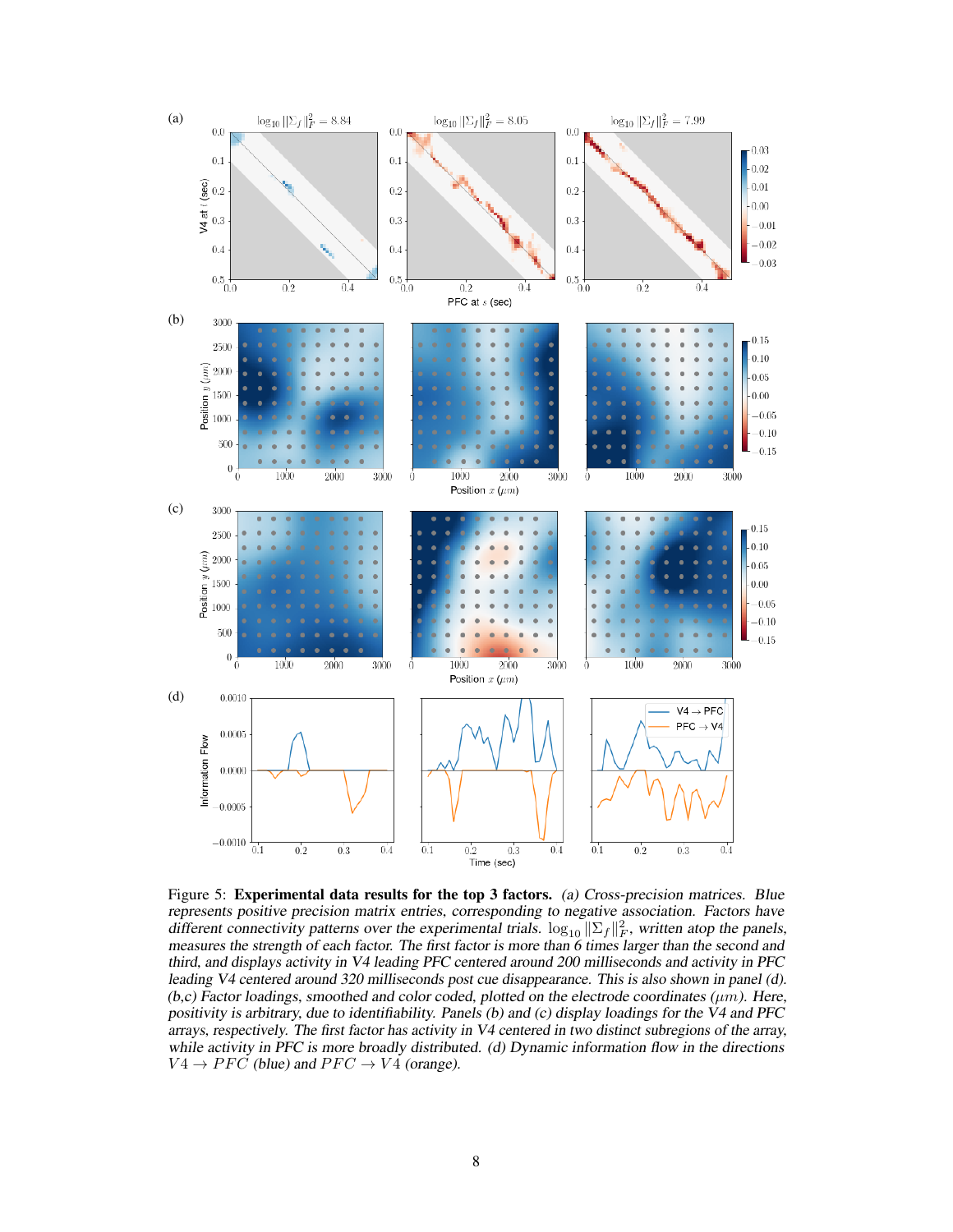task and a flow from PFC to V4 centered around 320 milliseconds. Factor loadings (subsampled over space) for the 96 V4 and PFC electrodes are shown in Fig. [5b](#page-7-2) and Fig. [5c,](#page-7-3) respectively, for the top three factors (first three columns of the estimate of  $\beta^k$  in Eq. [\(9\)](#page-3-2), with area  $k = 1$  being V4 and  $k = 2$  being PFC), arranged spatially according to electrode positions on the Utah array. The factors have different spatial modes over the physical space of the Utah array. Confirmation of these patterns would require additional data and analyses.

# 4 Conclusion

To identify dynamic interactions across brain regions we have developed LDFA-H, a nonstationary, multi-group extension of GPFA that allows for within-group spatio-temporal dependence among high-dimensional neural recordings. We applied the method to data during a memory task and found interesting, intuitive results. Although we treated the two-group case, and applied it to interactions across two brain regions, several groups can be handled with straightforward modifications. The approach could, in principle, be applied to many different types of time series, but it has some special features: first, like all methods based on sparsity, it assumes a small number of large effects are of primary interest; second, it uses repetitions, here, repeated trials, to identify time-varying dependence; third, because the within-group spatio-temporal structure is not of interest, the method can remain useful even with some modest within-group model misspecification.

Several restrictive assumptions of LDFA-H, as defined, were helpful here but could be modified for other applications. One is the Kronecker-product form of the noise process. In our simulation study, using a realistic scenario, we showed that LDFA-H can be effective even when the Kronecker-product assumption is violated, but in other cases it may be problematic. In some problems, space and/or time can be decomposed into windows within which the assumption is more reasonable (see [Leng and](#page-9-19) [Tang, 2012;](#page-9-19) [Zhou, 2014\)](#page-10-7). Another potentially bothersome assumption is independence between latent factors. It would be possible to include covariance matrix parameters between the factors, but then the model will get computationally prohibitive even with a moderate factor size. State-space models [\(Buesing et al., 2014;](#page-9-6) [Linderman et al., 2019;](#page-9-20) [Yang et al., 2016\)](#page-10-8) have potential but, to be comparable to LDFA-H, they would have to accommodate nonstationary lead-lag behavior. Computationally efficient methods for identifying time-varying relationships is a vital goal in the analysis of neural data from multiple brain regions.

We applied LDFA-H to LFP data. In contrast, GPFA has been applied mainly to neural spike count data, and it is of course possible to apply LDFA-H to spike counts, as well. However, we have been struck by the strong attenuation of effects due to Poisson-like noise, as discussed in [Vinci et al.](#page-10-9) [\(2018\)](#page-10-9) and references therein. A version of LDFA-H built for Poisson-like counts, or for point processes, could be the subject of additional research. It may also be advantageous to model spatial dependence explicitly, perhaps based on physical distance between electrodes, analogously to what was done in [Vinci et al.](#page-10-9) [\(2018\)](#page-10-9), and there may be, in addition, important simplifications available in the temporal structure. It would also be helpful to have additional statistical inference procedures for assessing effects. In the future, we hope to pursue these possible directions, and refine the application of this promising approach to the analysis of high-dimensional neural data.

# Broader Impact

While progress in understanding the brain is improving life through research, especially in mental health and addiction, in no case is any brain disorder well understood mechanistically. Faced with the reality that each promising discovery inevitably reveals new subtleties, one reasonable goal is to be able to change behavior in desirable ways by modifying specific brain circuits and, in animals, technologies exist for circuit disruptions that are precise in both space and time. However, to determine the best location and time for such disruptions to occur, with minimal off-target effects, will require far greater knowledge of circuits than currently exists: we need good characterizations of interactions among brain regions, including their timing relative to behavior. The over-arching aim of our research is to provide methods for describing the flow of information, based on evolving neural activity, among multiple regions of the brain during behavioral tasks. Such methods can lead to major advances in experimental design and, ultimately, to far better treatments than currently exist.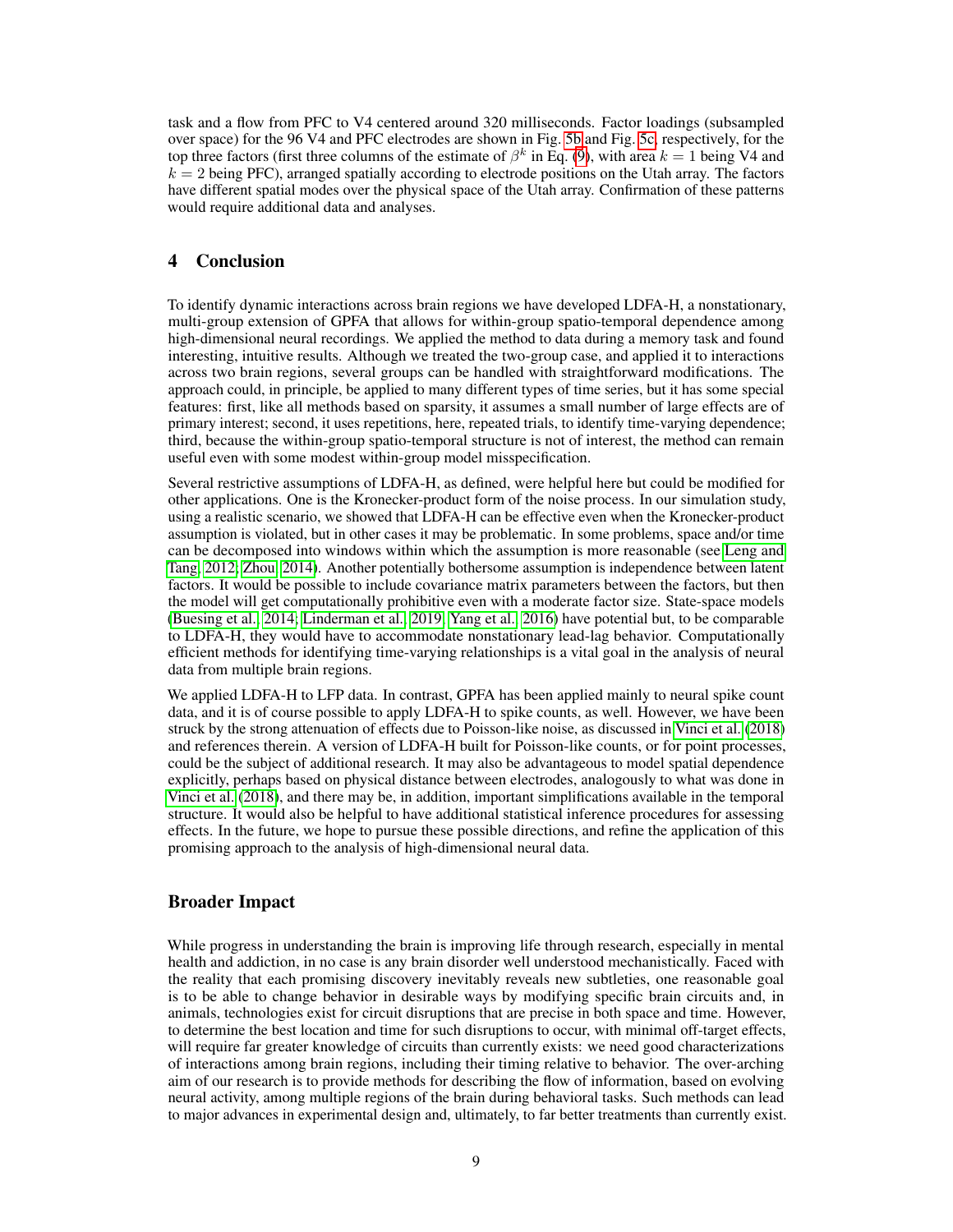## Acknowledgments and Disclosure of Funding

Bong, Liu, Ventura, and Kass are supported in part by NIMH grant R01 MH064537. Smith is supported in part by NIMH grant R01 MH118929. Ren is supported in part by NSF grant DMS 1812030.

# References

- <span id="page-9-5"></span>Adhikari, A., Sigurdsson, T., Topiwala, M. A., and Gordon, J. A. (2010). Cross-correlation of instantaneous amplitudes of field potential oscillations: a straightforward method to estimate the directionality and lag between brain areas. *Journal of neuroscience methods*, 191:191–200.
- <span id="page-9-14"></span>Bach, F. R. and Jordan, M. I. (2005). A probabilistic interpretation of canonical correlation analysis. Technical Report 688, Department of Statistics, University of California, Berkeley, Berkeley, CA.
- <span id="page-9-12"></span>Bickel, P. J. and Levina, E. (2008). Regularized estimation of large covariance matrices. *Ann. Statist.*, 36:199–227.
- <span id="page-9-11"></span>Bong, H., Ventura, V., Smith, M., and Kass, R. (2020). Latent cross-population dynamic time-series analysis of high-dimensional neural recordings. *Manuscript submitted for publication*.
- <span id="page-9-6"></span>Buesing, L., Machado, T. A., Cunningham, J. P., and Paninski, L. (2014). Clustered factor analysis of multineuronal spike data. In *Advances in Neural Information Processing Systems*, pages 3500–3508.
- <span id="page-9-0"></span>Buzsáki, G., Anastassiou, C. A., and Koch, C. (2012). The origin of extracellular fields and currents — EEG, ECoG, LFP and spikes. *Nature Reviews Neuroscience*, 13:407–420.
- <span id="page-9-13"></span>Dawid, A. P. (1981). Some matrix-variate distribution theory: notational considerations and a Bayesian application. *Biometrika*, 68:265–274.
- <span id="page-9-15"></span>Dempster, A. P., Laird, N. M., and Rubin, D. B. (1977). Maximum likelihood from incomplete data via the em algorithm. *Journal of the Royal Statistical Society: Series B (Methodological)*, 39:1–22.
- <span id="page-9-1"></span>Einevoll, G. T., Kayser, C., Logothetis, N. K., and Panzeri, S. (2013). Modelling and analysis of local field potentials for studying the function of cortical circuits. *Nature Reviews Neuroscience*, 14:770–785.
- <span id="page-9-16"></span>Friedman, J., Hastie, T., and Tibshirani, R. (2007). Sparse inverse covariance estimation with the graphical lasso. *Biostatistics*, 9:432–441.
- <span id="page-9-4"></span>Fries, P., Reynolds, J. H., Rorie, A. E., and Desimone, R. (2001). Modulation of oscillatory neuronal synchronization by selective visual attention. *Science*, 291:1560–1563.
- <span id="page-9-7"></span>Gallagher, N., Ulrich, K. R., Talbot, A., Dzirasa, K., Carin, L., and Carlson, D. E. (2017). Crossspectral factor analysis. In *Advances in Neural Information Processing Systems*, pages 6842– 6852.
- <span id="page-9-17"></span>Hotelling, H. (1936). Relations between two sets of variates. *Biometrika*, 28:321–377.
- <span id="page-9-8"></span>Hultman, R., Ulrich, K., Sachs, B. D., Blount, C., Carlson, D. E., Ndubuizu, N., Bagot, R. C., Parise, E. M., Vu, M.-A. T., Gallagher, N. M., et al. (2018). Brain-wide electrical spatiotemporal dynamics encode depression vulnerability. *Cell*, 173:166–180.
- <span id="page-9-9"></span>Jiang, H., Bahramisharif, A., van Gerven, M. A., and Jensen, O. (2015). Measuring directionality between neuronal oscillations of different frequencies. *Neuroimage*, 118:359–367.
- <span id="page-9-18"></span>Khanna, S. B., Scott, J. A., and Smith, M. A. (2020). Dynamic shifts of visual and saccadic signals in prefrontal cortical regions 8Ar and FEF. *Journal of Neurophysiology*. In press.
- <span id="page-9-19"></span>Leng, C. and Tang, C. Y. (2012). Sparse matrix graphical models. *Journal of the American Statistical Association*, 107:1187–1200.
- <span id="page-9-10"></span>Liebe, S., Hoerzer, G. M., Logothetis, N. K., and Rainer, G. (2012). Theta coupling between v4 and prefrontal cortex predicts visual short-term memory performance. *Nature neuroscience*, 15:456.
- <span id="page-9-20"></span>Linderman, S., Nichols, A., Blei, D., Zimmer, M., and Paninski, L. (2019). Hierarchical recurrent state space models reveal discrete and continuous dynamics of neural activity in c. elegans. *bioRxiv*, page 621540.
- <span id="page-9-2"></span>Logothetis, N. K., Pauls, J., Augath, M., Trinath, T., and Oeltermann, A. (2001). Neurophysiological investigation of the basis of the fMRI signal. *Nature*, 412:150–157.
- <span id="page-9-3"></span>Magri, C., Schridde, U., Murayama, Y., Panzeri, S., and Logothetis, N. K. (2012). The amplitude and timing of the bold signal reflects the relationship between local field potential power at different frequencies. *Journal of Neuroscience*, 32:1395–1407.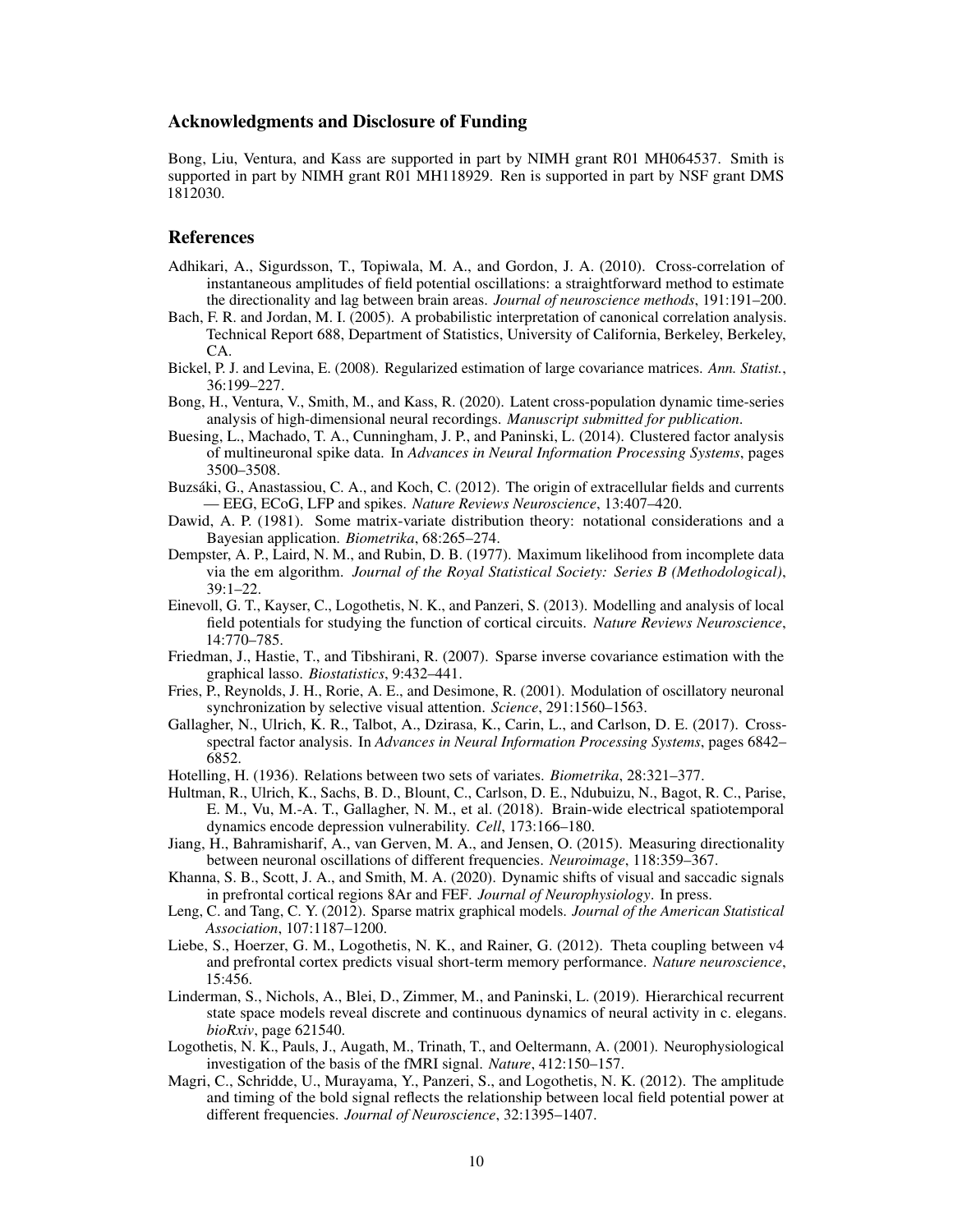- <span id="page-10-10"></span>Mazumder, R., Hastie, T., and Tibshirani, R. (2010). Spectral regularization algorithms for learning large incomplete matrices. *Journal of Machine Learning Research*, 11:2287–2322.
- <span id="page-10-2"></span>Miller, E. K. and Cohen, J. D. (2001). An integrative theory of prefrontal cortex function. *Annual review of neuroscience*, 24:167–202.
- <span id="page-10-1"></span>Orban, G. A. (2008). Higher order visual processing in macaque extrastriate cortex. *Physiological reviews*, 88:59–89.
- <span id="page-10-6"></span>Rodu, J., Klein, N., Brincat, S. L., Miller, E. K., and Kass, R. E. (2018). Detecting multivariate cross-correlation between brain regions. *Journal of Neurophysiology*, 120:1962–1972. PMID: 29947591.
- <span id="page-10-3"></span>Sarnthein, J., Petsche, H., Rappelsberger, P., Shaw, G., and Von Stein, A. (1998). Synchronization between prefrontal and posterior association cortex during human working memory. *Proceedings of the National Academy of Sciences*, 95:7092–7096.
- <span id="page-10-0"></span>Steinmetz, N. A., Koch, C., Harris, K. D., and Carandini, M. (2018). Challenges and opportunities for large-scale electrophysiology with neuropixels probes. *Current opinion in neurobiology*, 50:92–100.
- <span id="page-10-9"></span>Vinci, G., Ventura, V., Smith, M. A., and Kass, R. E. (2018). Adjusted regularization of cortical covariance. *Journal of Computational Neuroscience*, 45:83–101.
- <span id="page-10-5"></span>Wilks, S. S. (1932). Certain generalizations in the analysis of variance. *Biometrika*, pages 471–494.
- <span id="page-10-8"></span>Yang, Y., Aminoff, E., Tarr, M., and Robert, K. E. (2016). A state-space model of cross-region dynamic connectivity in meg/eeg. In Lee, D. D., Sugiyama, M., Luxburg, U. V., Guyon, I., and Garnett, R., editors, *Advances in Neural Information Processing Systems 29*, pages 1234–1242. Curran Associates, Inc.
- <span id="page-10-4"></span>Yu, B. M., Cunningham, J. P., Santhanam, G., Ryu, S. I., Shenoy, K. V., and Sahani, M. (2009). Gaussian-process factor analysis for low-dimensional single-trial analysis of neural population activity. *Journal of Neurophysiology*, 102:614–635. PMID: 19357332.
- <span id="page-10-7"></span>Zhou, S. (2014). Gemini: Graph estimation with matrix variate normal instances. *Ann. Statist.*, 42:532–562.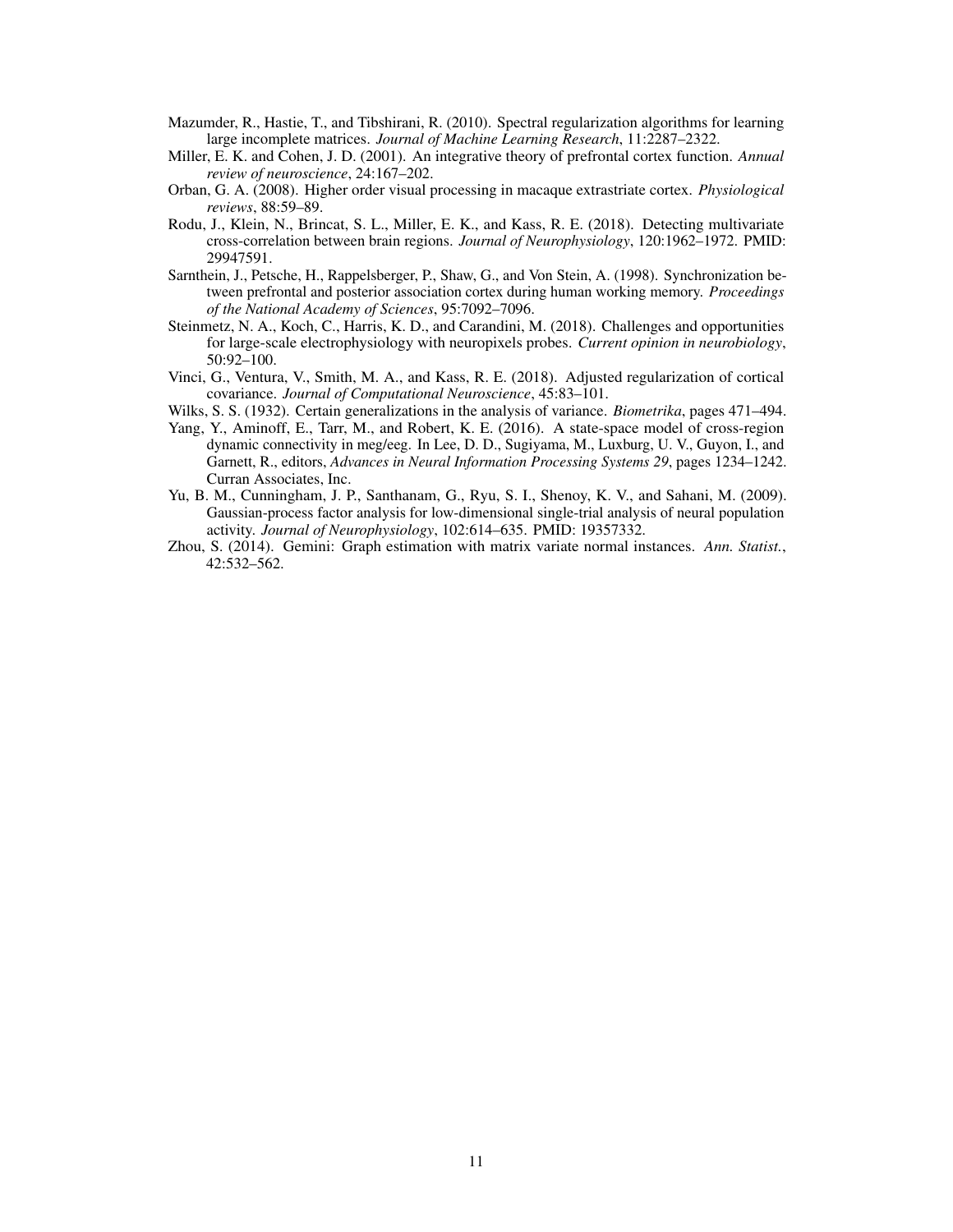# <span id="page-11-0"></span>A EM-algorithm to fit LDFA-H (Section 2)

**Initialization** Let  $\widehat{\theta}^{(0)} = {\widehat{\Sigma}_1^{(0)}, \ldots, \widehat{\Sigma}_q^{(0)}, \widehat{\Phi}_{\mathcal{S}}^{1,(0)}, \widehat{\Phi}_{\mathcal{S}}^{2,(0)}, \widehat{\Phi}_{\mathcal{T}}^{1,(0)}, \widehat{\theta}_{\mathcal{T}}^{2,(0)}, \widehat{\beta}_{\mathcal{T}}^{1,(0)}, \widehat{\beta}_{\mathcal{T}}^{2,(0)}, \widehat{\mu}_{\mathcal{T}}^{1,(0)}, \widehat{\mu}_{\mathcal{S}}^{2,(0)}}$ be the initial parameter value. Since the MPLE objective function for LDFA-H given in Eq. [\(9\)](#page-3-2) is not guaranteed convex, an EM-algorithm may find a local minimum according to a choice of the initial value. Hence a good initialization is crucial to a successful estimation. Here we suggest an initialization by a canonical correlation analysis (CCA).

Let  $\{X^1[n], X^2[n]\}_{n=1,\dots,N}$  be N simultaneously recorded pairs of neural time series. We can view them as NT recorded pairs of multivariate random vectors  $\{X^1_{:,t}[n], X^2_{:,t}[n]\}_{(n,t)\in[N]\times[T]}$ . We obtain  $\widehat{\beta}_1^{1,(0)}$  and  $\widehat{\beta}_1^{2,(0)}$  by CCA as follows:

$$
\widehat{\beta}_1^{1,(0)}, \widehat{\beta}_1^{2,(0)} = \underset{\beta_1^1 \in \mathbb{R}^{p_1}, \beta_1^2 \in \mathbb{R}^{p_2}}{\operatorname{argmax}} \frac{\beta_1^{1\top} S^{12} \beta_1^2}{\sqrt{\beta_1^{1\top} S^{11} \beta_1^1} \sqrt{\beta_1^{2\top} S^{22} \beta_1^2}}
$$
(A.1)

where

$$
S^{11} = \frac{1}{NT} \sum_{n,t} (X_{:,t}^1[n] - \frac{1}{NT} \sum_{n,t} X_{:,t}^1[n])(X_{:,t}^1[n] - \frac{1}{NT} \sum_{n,t} X_{:,t}^1[n])^\top
$$
  
\n
$$
S^{22} = \frac{1}{NT} \sum_{n,t} (X_{:,t}^2[n] - \frac{1}{NT} \sum_{n,t} X_{:,t}^2[n])(X_{:,t}^2[n] - \frac{1}{NT} \sum_{n,t} X_{:,t}^2[n])^\top
$$
  
\n
$$
S^{12} = \frac{1}{NT} \sum_{n,t} (X_{:,t}^1[n] - \frac{1}{NT} \sum_{n,t} X_{:,t}^1[n])(X_{:,t}^2[n] - \frac{1}{NT} \sum_{n,t} X_{:,t}^2[n])^\top.
$$
\n(A.2)

According to the equivalence between CCA and probablistic CCA shown by A. Anonymous, it gives an estimate of the first latent factors

$$
\widehat{Z}_{1,:}^{k,(0)}[n] = \widehat{\beta}_1^{k,(0)} X^k[n]
$$
\n(A.3)

for  $n = 1, ..., N$  and  $k = 1, 2$ . The initial second latent factors  $\hat{Z}_{2}^{k,(0)}$  and the corresponding factor loading  $\hat{\beta}_2^{k,(0)}$  is similarly set by the second pair of canonical variables, and so on. Then we assign the empirical covariance matrix of  $\{\widehat{Z}_{f}^{1,(0)}[n],\widehat{Z}_{f}^{2,(0)}[n]\}_{n\in[N]}$  to the initial latent covariance matrix  $\hat{\Sigma}_f^{(0)}$  for  $f = 1, ..., q$  and the matrix-variate normal estimate [\(Zhou, 2014\)](#page-10-7) on  $\{\hat{\epsilon}^{k,(0)}[n] :=$  $X^{k}[n] - \hat{\beta}^{k,(0)} \hat{Z}^{k,(0)}[n]\big\}_{n \in [N]}$  to  $\hat{\Phi}_{\mathcal{S}}^{k,(0)}$  and  $\hat{\Phi}_{\mathcal{S}}^{k,(0)}$  for  $k = 1, 2$ . Along  $\hat{\mu}^{k,(0)} := \frac{1}{N} \sum_{n=1}^{N} X^{k}[n],$ the above parameters comprises the initial parameter set  $\hat{\theta}^{(0)}$ .

However, we cannot run an E-step on the above parameter set because  $\hat{\Phi}^{k,(0)}$  is not invertible. We instead pick one of its unidentifiable parameter sets  $\hat{\theta}^{(0),\{\alpha^1,\alpha^2\}}$ , defined in Eq. [\(8\)](#page-3-3), with all  $\hat{\Phi}^{k,(0)}$ 's and  $\hat{\Sigma}_f^{(0)}$ 's invertible. Specifically, we take

$$
\alpha_f^k = \frac{1}{2} \lambda_{\min} \left( \Sigma_f^{1/2} \begin{bmatrix} \Phi_{\mathcal{T}}^1 & 0\\ 0 & \Phi_{\mathcal{T}}^2 \end{bmatrix}^{-1} \Sigma_f^{1/2} \right) \tag{A.4}
$$

for  $f = 1, \ldots, q$  and  $k = 1, 2$  where  $\lambda_{\min}(A)$  is the smallest eigenvalue of symmetric matrix A. Henceforth, we notate  $\hat{\theta}^{(0), {\{\alpha^1, \alpha^2\}}}$  by  $\hat{\theta}^{(0)}$ . For  $t = 1, 2, \dots$ , we iterate the following E-step and M-step until convergence.

Another promising initialization is by finding time  $(t, s)$  on which the canonical correlation between  $X_{:,t}^1$  and  $X_{:,s}^2$  maximizes. i.e., we initialize  $\hat{\beta}_1^{1,(0)}$  and  $\hat{\beta}_1^{2,(0)}$  by

$$
\widehat{\beta}_1^{1,(0)}, \widehat{\beta}_1^{2,(0)} = \underset{\beta_1^1 \in \mathbb{R}^{p_1}, \beta_1^2 \in \mathbb{R}^{p_2}}{\text{argmax}} \frac{\beta_1^{1\top} S_{(t,s)}^{12} \beta_1^2}{\sqrt{\beta_1^{1\top} S_{(t,t)}^{11} \beta_1^1} \sqrt{\beta_1^{2\top} S_{(s,s)}^{22} \beta_1^2}} \text{ such that } |t-s| < h_{\text{cross}}. \tag{A.5}
$$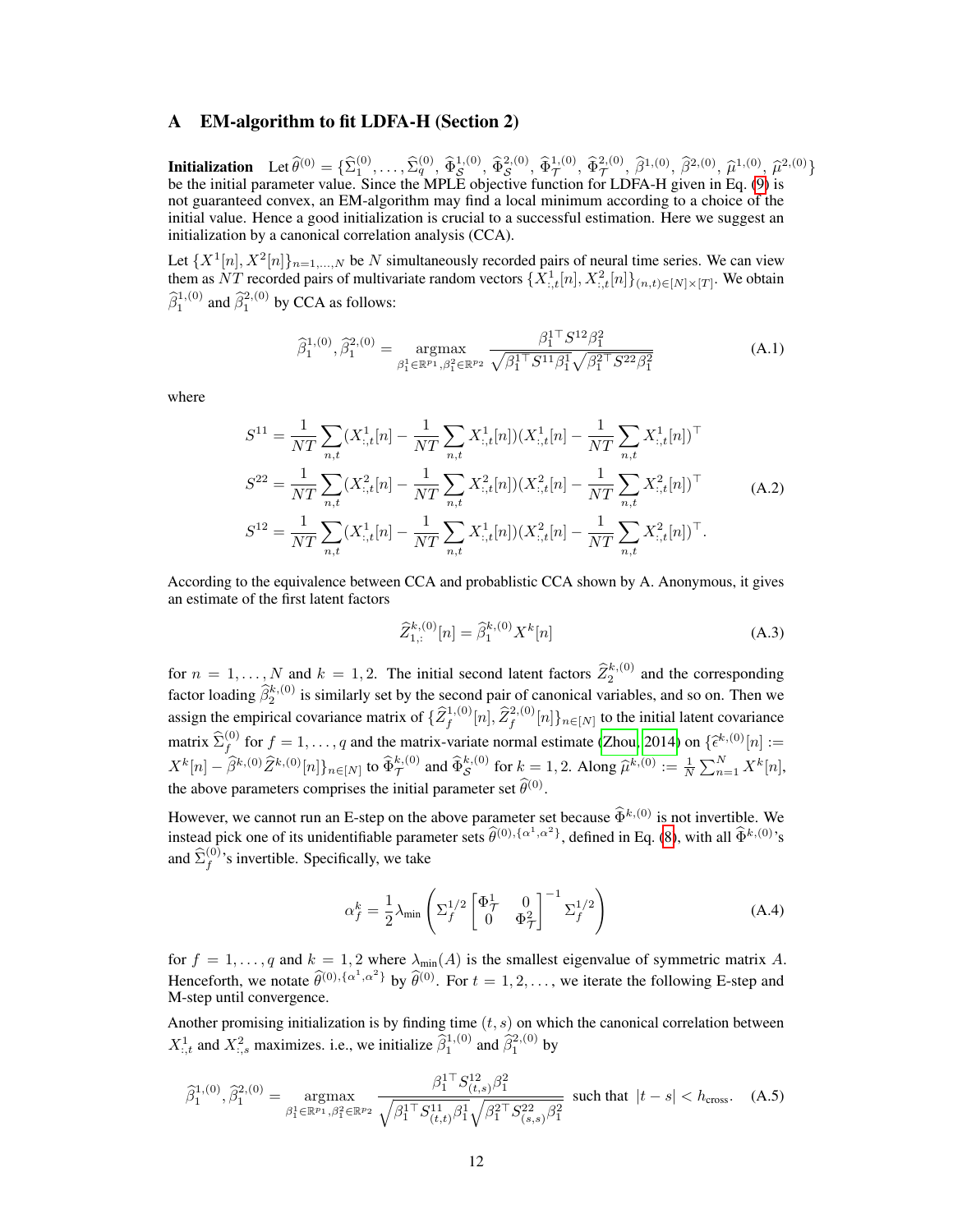where

$$
S_{(t,t)}^{11} = \frac{1}{N} \sum_{n,t} (X_{:,t}^1[n] - \frac{1}{N} \sum_n X_{:,t}^1[n])(X_{:,t}^1[n] - \frac{1}{N} \sum_n X_{:,t}^1[n])^\top
$$
  
\n
$$
S_{(s,s)}^{22} = \frac{1}{N} \sum_{n,s} (X_{:,s}^2[n] - \frac{1}{N} \sum_n X_{:,t}^2[n])(X_{:,s}^2[n] - \frac{1}{N} \sum_n X_{:,s}^2[n])^\top
$$
  
\n
$$
S_{(t,s)}^{12} = \frac{1}{N} \sum_{n,t} (X_{:,t}^1[n] - \frac{1}{N} \sum_n X_{:,t}^1[n])(X_{:,s}^2[n] - \frac{1}{N} \sum_n X_{:,s}^2[n])^\top.
$$
 (A.6)

for  $(t, s) \in [T] \times [T]$ . Then the other parameters are initialized as above. We can even take an ensemble approach in which we fit LDFA-H on different initialized values and pick the estimate with the minimum cost function (Eq. [\(9\)](#page-3-2)).

Now, for  $r = 1, 2, \ldots$ , we alternate an E-step and an M-step until the target parameter  $\Pi_f$  convergences.

**E-step** Given  $\hat{\theta} := \hat{\theta}^{(r-1)}$  from the previous iteration, the conditional distribution of latent factors  $Z^1[n]$  and  $Z^2[n]$  with respect to observed data  $X^1[n]$  and  $X^2[n]$  on trial  $n = 1, \ldots, N$  follows

<span id="page-12-0"></span>
$$
\left(Z_{1,:}^1[n]; Z_{1,:}^2[n]; \dots; Z_{q,:}^2[n]\right) \mid X^1[n], X^2[n] \sim \text{MVN}\left(m_{\bar{Z}|X}^{(r)}[n], V_{\bar{Z}|X}^{(r)}\right),\tag{A.7}
$$

where

$$
V_{\vec{Z}|X}^{(r)} = \begin{pmatrix} V_{Z_1,Z_1|X}^{(r)} & \cdots & V_{Z_1,Z_q|X}^{(r)} \\ \vdots & \ddots & \vdots \\ V_{Z_q,Z_1|X}^{(r)} & \cdots & V_{Z_q,Z_q|X}^{(r)} \end{pmatrix} = \begin{pmatrix} W_{Z_1,Z_1|X}^{(r)} & \cdots & W_{Z_1,Z_q|X}^{(r)} \\ \vdots & \ddots & \vdots \\ W_{Z_q,Z_1|X}^{(r)} & \cdots & W_{Z_q,Z_q|X}^{(r)} \end{pmatrix}^{-1}
$$
(A.8)

and

$$
m_{\vec{Z}|X}^{(r)}[n] = \left( m_{Z_1^1|X}^{(r)}; m_{Z_2^1|X}^{(r)}; \dots; m_{Z_q^2|X}^{(r)} \right)
$$
  
=  $V_{\vec{Z}|X}^{(r)} \left( \hat{\beta}_1^{\text{T}} \hat{\Gamma}_S^1 X^1[n] \hat{\Gamma}_T^1; \ \hat{\beta}_1^{\text{T}} \hat{\Gamma}_S^2 X^2[n] \hat{\Gamma}_T^2; \ \dots; \ \hat{\beta}_q^{\text{T}} \hat{\Gamma}_S^2 X^2[n] \hat{\Gamma}_T^2 \right)$  (A.9)

given

$$
W_{Z_f, Z_g|X}^{(r)} = \begin{pmatrix} (\widehat{\beta}_f^{1\top} \widehat{\Gamma}_s^1 \widehat{\beta}_g^1) \widehat{\Gamma}_\mathcal{T}^1 & 0\\ 0 & (\widehat{\beta}_f^{2\top} \widehat{\Gamma}_s^2 \widehat{\beta}_g^2) \widehat{\Gamma}_\mathcal{T}^2 \end{pmatrix} + \mathbb{I}_{\{f=g\}} \widehat{\Omega}_f, \ \mathbb{I}_{\{f=g\}} = \begin{cases} 1, & f=g\\ 0, & \text{o.w.} \end{cases}
$$
 (A.10)  
for  $f, g = 1, ..., q$ .

**M-step** We find  $\widehat{\theta}^{(r)}$  which maximize the conditional expectation of the penalized likelihood under the same constraints in Eq. [\(9\)](#page-3-2), i.e.

<span id="page-12-1"></span>
$$
\widehat{\theta}^{(r)} = \operatorname*{argmin}_{N} \frac{1}{N} \sum_{n=1}^{N} \mathbb{E}_{Z[n]|X[n],\widehat{\theta}^{(r-1)}} \left[ \log p(X^{1}[n], X^{2}[n], Z^{1}[n], Z^{2}[n]; \widehat{\theta}^{(r-1)}) \right] + \sum_{f=1}^{q} \sum_{k,l=1}^{2} \left\| \Lambda_f^{kl} \odot \Pi_f^{kl} \right\|_1 \text{ s.t. } \widehat{\Gamma}_{\mathcal{T}}^{k} \text{ is } (2h_{\epsilon}^{k} + 1)\text{-diagonal}
$$
\n(A.11)

where  $p$  is the probability density function of our model in Eqs. [\(1\)](#page-1-1), [\(4\)](#page-1-3) and [\(5\)](#page-2-2) and the expectation  $\mathbb{E}_{Z[n]|X[n],\hat{\theta}^{(r-1)}}$  follows the conditional distribution in Eq. [\(A.7\)](#page-12-0). Taking a block coordinate descent approach, we solve the optimization problem by alternating M1 - M4.

M1: With respect to latent precision matrices  $\Omega_f$ , Eq. [\(A.11\)](#page-12-1) reduces to a graphical Lasso problem,

$$
\widehat{\Omega}_{f}^{(r)} = \underset{\Omega_{f}}{\operatorname{argmin}} \left\{-\log \det(\Omega_{f}) + \operatorname{tr}\left(\Omega_{f}\left(V_{Z_{f}|X}^{(r)} + \widehat{\mathbb{E}}[m_{Z_{f}|X}^{(r)} m_{Z_{f}|X}^{(r)}]\right)\right) + \sum_{k,l=1}^{2} \left\|\Lambda_{f}^{kl} \odot \Pi_{f}^{kl}\right\|_{1}\right\}
$$
\n(A.12)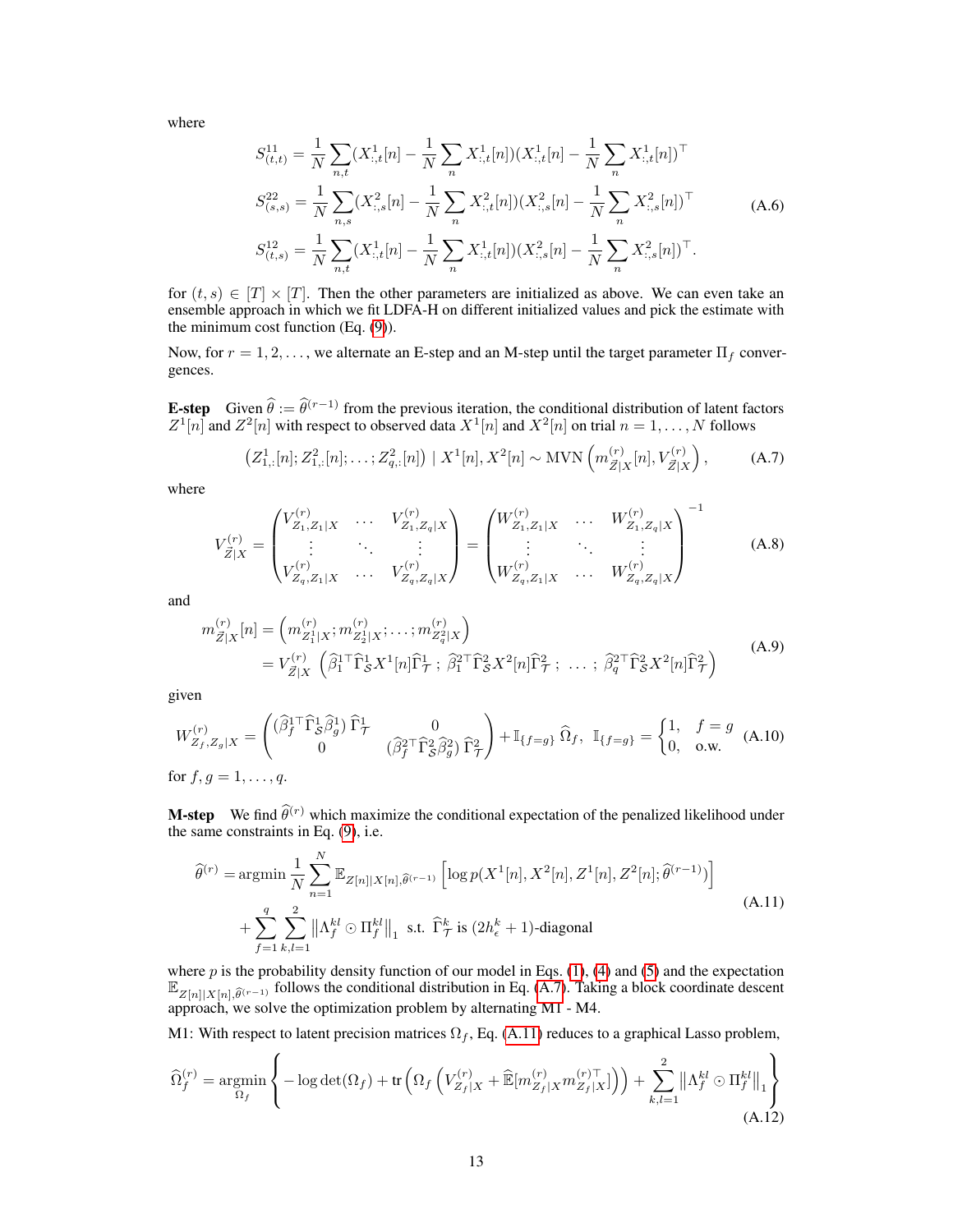for each  $f = 1, ..., q$  where  $\widehat{\mathbb{E}}[m_{Z_f|X}^{(r)} m_{Z_f|X}^{(r)\top}]$  $\left[ \begin{smallmatrix} (r)^\top \ Z_f | X \end{smallmatrix} \right] \, = \, \frac{1}{N} \sum_{n=1}^N m_{Z_f}^{(r)}$  $\binom{r}{Z_f|X}[n] \; m_{Z_f|\lambda}^{(r)\top}$  $\sum_{\substack{Z_f | X}}^{(r)} [n]$ . The graphical Lasso problem is solved by the P-GLASSO algorithm by [Mazumder et al.](#page-10-10) [\(2010\)](#page-10-10).

M2: With respect to  $\Gamma^k$ , Eq. [\(A.11\)](#page-12-1) reduces to an estimation of matrix-variate normal model [\(Zhou,](#page-10-7) [2014\)](#page-10-7). The estimation problem can be formulated as

$$
\widehat{\Gamma}_{\mathcal{S}}^{k(r)} = \frac{1}{T} \left( \widehat{\mathbb{E}} \left[ m_{\epsilon^k | X}^{(r)} m_{\epsilon^k | X}^{(r) \top} \right] + \sum_{f,g=1}^q \text{tr}(V_{Z_f^k, Z_g^k | X}^{(r)}) \beta_f^k \beta_g^{k \top} \right)
$$
(A.13)

and

$$
\widehat{\Gamma}_{\mathcal{T}}^{k(r)} = \underset{\Gamma_{\mathcal{T}}^k}{\operatorname{argmin}} \left\{ \frac{-\log \det(\Gamma_{\mathcal{T}}^k)}{+ \frac{1}{p_k} \operatorname{tr} \left( \Gamma_{\mathcal{T}}^k \left( \sum_{f,g=1}^q (\beta_f^{k\top} \Gamma_S^k \beta_g^k) V_{Z_f^k, Z_g^k|X}^{(r)} + \widehat{\mathbb{E}} \left[ m_{\epsilon^k|X}^{(r)\top} \Gamma_S^k m_{\epsilon^k|X}^{(r)} \right] \right) \right) \right\} \text{ (A.14)}
$$
s.t.  $\widehat{\Gamma}_{\mathcal{T}}^k$  is  $(2h_{\epsilon}^k + 1)$ -diagonal

for each  $k = 1, 2$  where  $m_{\epsilon k}^{(r)}$  $\binom{(r)}{k^k|X} = X^k - \beta^k m_{Z^k|X}^{(r)} - \mu^k$  and  $\widehat{\mathbb{E}}[A]$  is the empirical mean of a random matrix A. The estimation of  $\Gamma_{\mathcal{T}}^{k}$  under the bandedness constraint is tractable with modified Cholesky factor decomposition approach with bandwidth  $h_{\epsilon}^{k}$  using the procedure by [Bickel and Levina](#page-9-12) [\(2008\)](#page-9-12).

M3: With respect to  $\beta^k$ , Eq. [\(A.11\)](#page-12-1) reduces to a quadratic program

$$
\widehat{\beta}^{k(r)} = \arg \max_{\beta^{k}} \left\{ \frac{\sum_{t,s} \Gamma_{\mathcal{T},(t,s)}^{k} \text{tr} \left( \beta^{k\top} \Gamma_{\mathcal{S}}^{k} \beta_{k} \left( V_{Z_{:,t}^{k}, Z_{:,s}^{k} | X}^{(r)} + \widehat{\text{Cov}}[m_{Z_{:,t}^{k}|X}^{(r)}, m_{Z_{:,s}^{k}|X}^{(r)}] \right) \right)}{-2 \sum_{t,s} \Gamma_{\mathcal{T},(t,s)}^{k} \text{tr} \left( \Gamma_{\mathcal{S}}^{k} \beta^{k} \widehat{\text{Cov}}[X_{:,t}^{k}, m_{Z_{:,s}^{k}|X}^{(r)}] \right)} \right\}
$$
\n(A.15)

where  $\Gamma^k_{T,(t,s)}$  is the  $(t, s)$  entry in  $\Gamma^k_{\mathcal{T}}$  and  $\widehat{\text{Cov}}(A, B)$  is the empirical covariance matrix between random vectors  $A$  and  $B$ . The analytic form of the solution is given by

$$
\beta^{k} = \left(\sum_{t,s} \Gamma^{k}_{\mathcal{T},(t,s)}(V^{(r)}_{Z^{k}_{:,t},Z^{k}_{:,s}|X} + \widehat{\text{Cov}}[m^{(r)}_{Z^{k}_{:,t}|X},m^{(r)}_{Z^{k}_{:,s}|X}])\right)^{-1} \left(\sum_{t,s} \Gamma^{k}_{\mathcal{T},(t,s)}\widehat{\text{Cov}}[m^{(r)}_{Z^{k}_{:,s}|X},X^{k}_{:,t}]\right)
$$
\n(A.16)

M4: With resepct to  $\mu^k$ , it is straight-forward that Eq. [\(A.11\)](#page-12-1) yields

$$
\widehat{\mu}^{k(r)} = \widehat{\mathbb{E}} \left[ X^k - \sum_{f=1}^q \beta_f^k m_{Z_f^k|X}^{(r)\top} \right].
$$

# <span id="page-13-0"></span>B Simulation details (Section 3)

We simulated realistic data with known cross-region connectivity as follows. Simulating  $q = 1$ pair of latent time-series  $Z^k$  from Equation [\(2\)](#page-1-2), we introduced an exact ground-truth for the inverse cross-correlation matrix  $\Pi_1^{12}$  by setting:

$$
\Pi_1 = \begin{bmatrix} (\mathbf{P}_{1,0}^{11})^{-1} & 0\\ 0 & (\mathbf{P}_{1,0}^{22})^{-1} \end{bmatrix} + \begin{bmatrix} D^1 & \Pi_1^{12} \\ \Pi_1^{12} & D^2 \end{bmatrix}
$$
 (B.1)

where  $D^1$  and  $D^2$  are diagonal matrices with elements  $D^1_{(t,t)} = \sum_s \prod_{i,(t,s)}^{12}$  and  $D^2_{(s,s)} =$  $\sum_{t} \Pi_{1,(t,s)}^{12}$ , which ensures that the matrix on the right hand side is positive definite. The matrix on the left hand side contains the auto-precision matrices of the two latent time series, with elements simulated from the squared exponential function:

$$
P_{1,0}^{kk} = \left[ \exp \left( -c^k (t - s)^2 \right) \right]_{t,s} + \lambda I_T,
$$
\n(B.2)

with  $c^1 = 0.105$  and  $c^2 = 0.142$ , chosen to match the observed LFPs auto-correlations in the experimental dataset (Section [3.2\)](#page-5-0). We added the regularizer  $\lambda I_T$ ,  $\lambda = 1$ , to render  $P^{kk}$  invertible.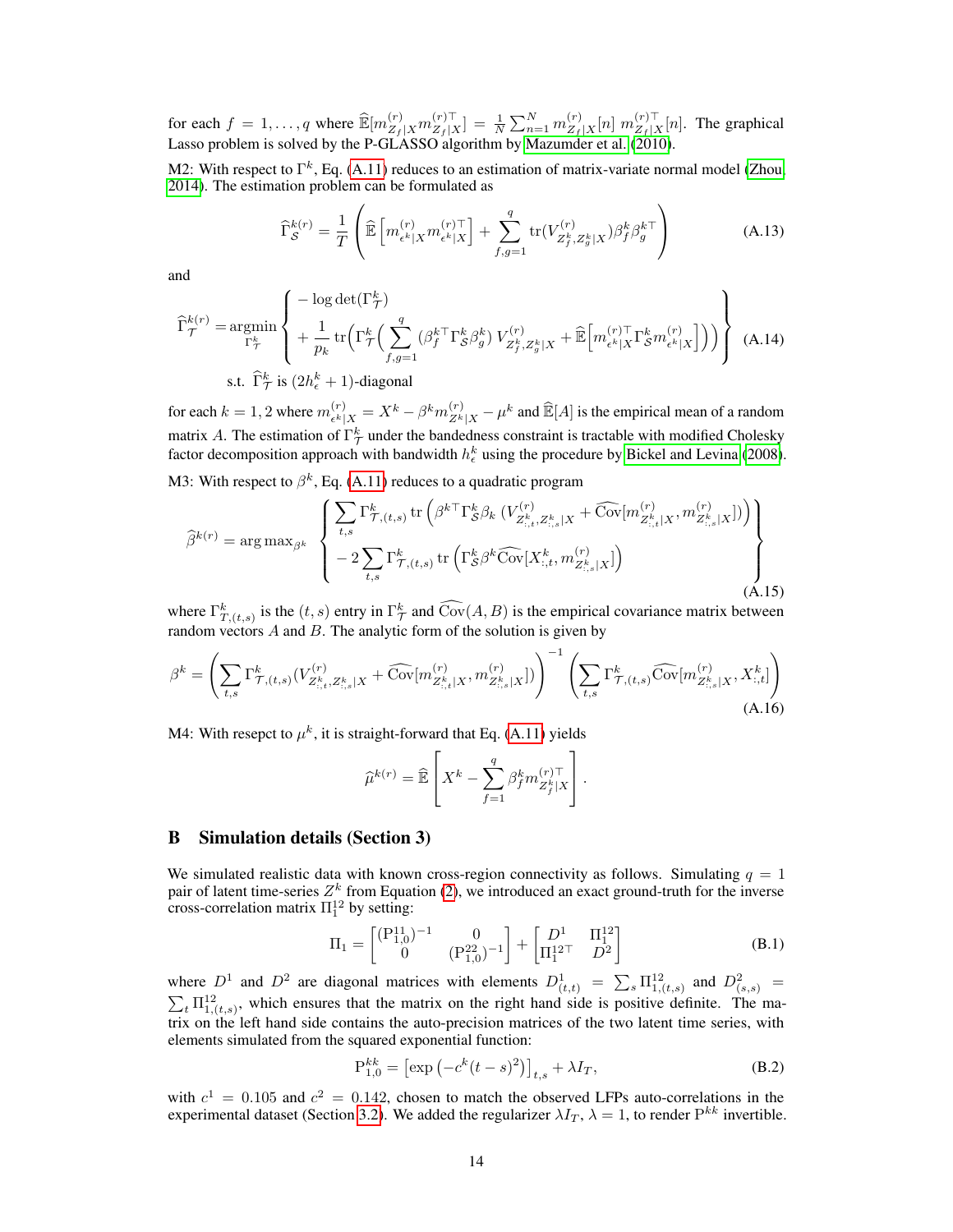<span id="page-14-0"></span>

Figure C.1: Squared Frobenius norms of covariance matrix estimates,  $\hat{\Sigma}_f$ , for all factors  $f =$  $1, \ldots, 10$ . Notice that the amplitudes of the top four factors dominate the others.

We designed the true inverse cross-correlation matrix  $\Pi^{12}$  to induce lead-lag relationship between  $Z^1$ and  $Z^2$  in two epochs as depicted in the right-most panel of Fig. [2a.](#page-5-1) Specifically, the elements of  $\Pi^{12}$ were set:

$$
\Pi_{(t,s)}^{12} = \begin{cases}\n-r, & \text{where } Z_{1,t}^1 \text{ and } Z_{1,s}^2 \text{ partially correlate,} \\
0, & \text{elsewhere,}\n\end{cases}
$$
\n(B.3)

where the association intensity  $r = 0.6$  was chosen to match our cross-correlation estimate in the experimental data (Section [3.2\)](#page-5-0). Finally, we rescaled  $P_1 = \Pi_1^{-1}$  to have diagonal elements equal to one. The corresponding factor loading vector  $\beta_1^k$  was randomly generated from standard multivariate normal distribution and then scaled to have  $\|\beta_1^k\|_2 = 1$ .

We generated the noise  $\epsilon^k$  from the  $N = 1000$  trials of the experimental data analyzed in Section [3.2.](#page-5-0) First, we permuted the trials in one region to remove cross-region correlations. Let  ${Y^1[n], Y^2[n]}_{n=1,...,N}$  be the permuted dataset. Then we contaminated the dataset with white noise to modulate the strength of noise correlation relative to cross-region correlations. i.e.

$$
\epsilon_{:,t}^k = Y_{:,t}^k - \mu_{:,t}^k + \eta_{:,t}^k, \quad \eta_{:,t}^k \stackrel{\text{indep}}{\sim} \text{MVN}\left(0, \lambda_\epsilon \widehat{\text{Cov}}[Y_{:,t}^k]\right), \text{ and } \mu_{:,t}^k = \widehat{\mathbb{E}}[Y_{:,t}^k] \tag{B.4}
$$

where  $\widehat{\mathbb{E}}[Y_{,t}^k]$  and  $\widehat{\text{Cov}}[Y_{,t}^k]$  wer the empirical mean and covariance matrix of  $Y_{,t}^k$ , respectively, for  $k = 1$ 1, 2,  $t = 1, \ldots, T$ . The noise auto-correlation level was modulated by  $\lambda_{\epsilon} \in \{2.78, 1.78, 0.44, 0.11\}$ . We also obtained  $\Sigma_1$  by scaling  $P_1$  so that  $\Sigma_{1,(t,s)}^{kk} = \beta_1^{k\top} S_t^k \beta_1^k$ . Putting all the pieces together, we generated observed time series by Eq. [\(1\)](#page-1-1).

## C Experimental data analysis details (Section 3.2)

The strength of each factor, which is characterized by  $\Sigma_f$ , is shown in Fig. [C.1.](#page-14-0)

We also examined an alternative definition of information flow, using non-stationary regresssion in the spirit of Granger causality. For the latent factor f in V4 at time t, we use partial  $R^2$ , effectively comparing the full regression model using the full history of latent variables in both area,

$$
Z_{f,t}^1\sim Z_{f,1:t-1}^1+Z_{f,1:t-1}^2
$$

with the reduced model using history of latent variables in V4 only,

$$
Z_{f,t}^1 \sim Z_{f,1:t-1}^1.
$$

The partial  $R^2$  for  $Z_{f,t}^1$  on  $Z_{f,1:t-1}^2$  given  $Z_{f,1:t-1}^1$  summarizes the contribution of PFC history to V4, after taking account of the autocorrelation in V4, and thus can be viewed as information flow from V4 to PFC at time t. Dynamic information flow from V4 to PFC is defined similarly. The results shown in Fig. [C.2](#page-15-0) are consistent with those in Fig. [5d.](#page-7-1)